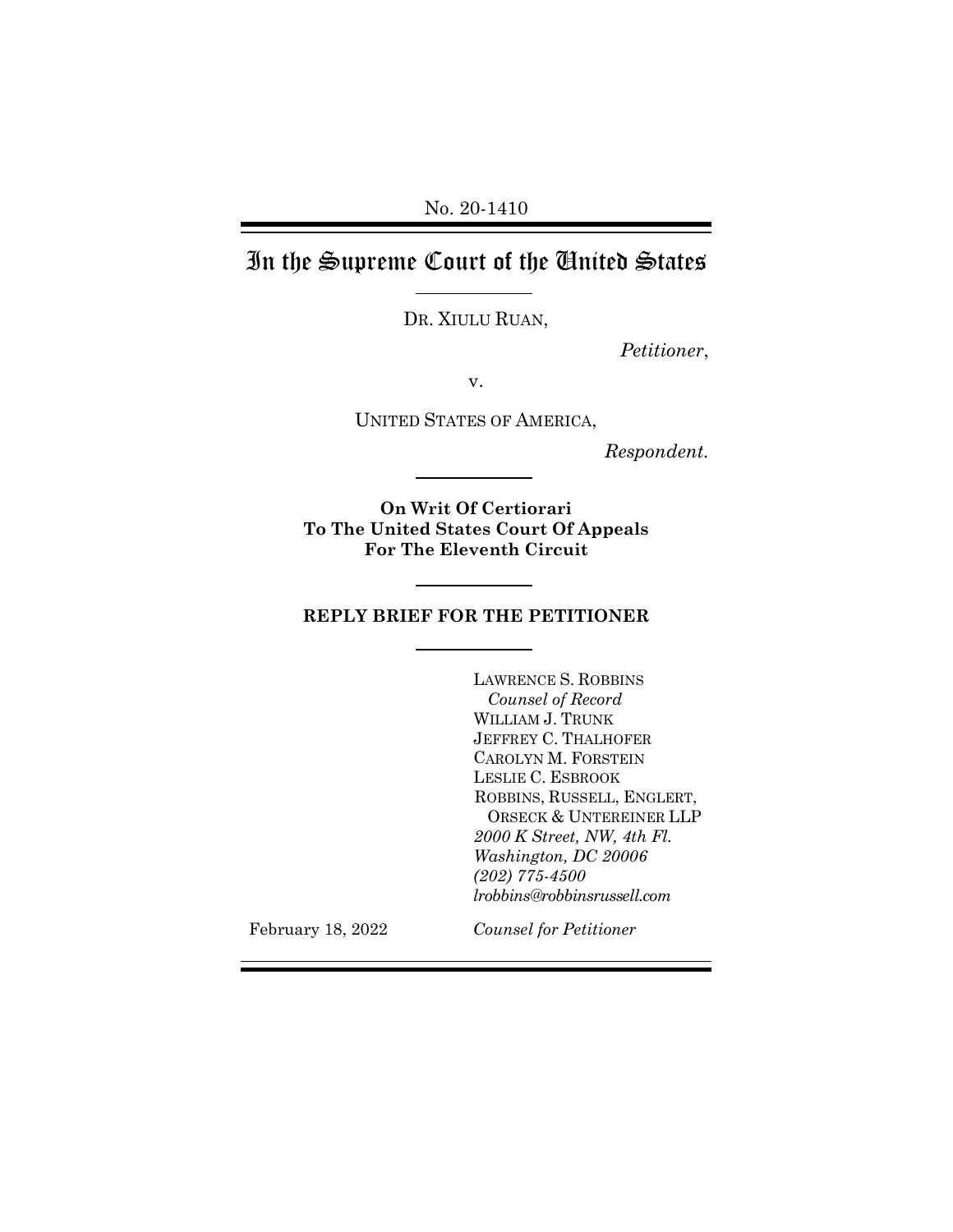## **TABLE OF CONTENTS**

| EVEN UNDER THE GOVERNMENT'S<br>L.<br>(ERRONEOUS) GOOD FAITH STANDARD,<br>PETITIONER'S CONVICTIONS SHOULD                                    |  |
|---------------------------------------------------------------------------------------------------------------------------------------------|--|
| II. ON REMAND, THE COURT OF APPEALS<br>SHOULD BE DIRECTED EITHER TO<br>DISMISS DR. RUAN'S CASE OUTRIGHT<br>OR, AT A MINIMUM, TO ORDER A NEW |  |
| A. In Light Of The Government's<br>Concession Regarding Alabama Law,<br>The Court Of Appeals Should Be<br>Directed To Dismiss The Case On   |  |
| B. At A Minimum, The Court Should<br>Remand For A New Trial At Which The<br>Correct Good Faith Instruction Will Be                          |  |
|                                                                                                                                             |  |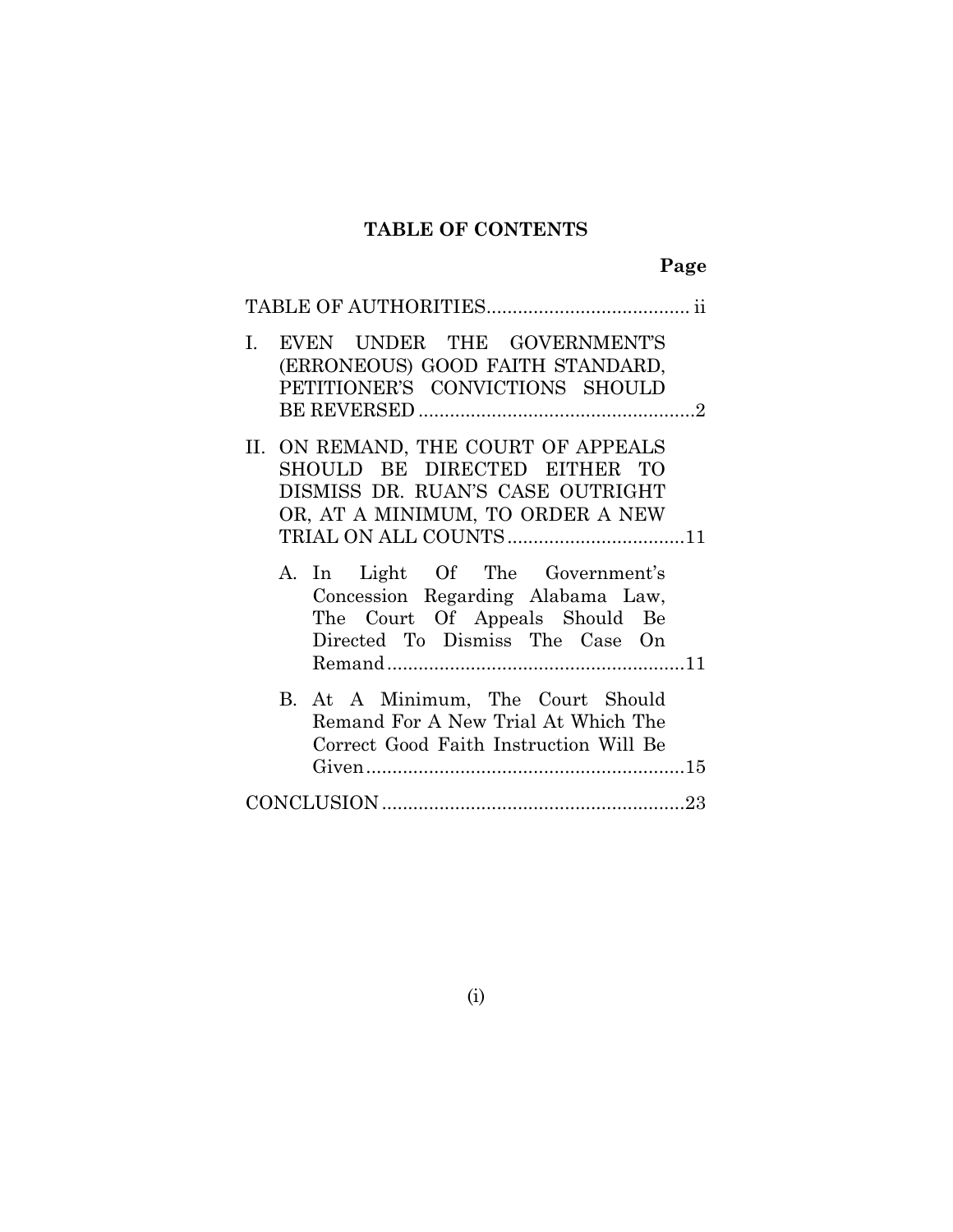## **TABLE OF AUTHORITIES**

## <span id="page-2-0"></span>**Page(s)**

### **Cases**

| Carter v. Kentucky,                       |
|-------------------------------------------|
| Cupp v. Naughten,                         |
| Elonis v. United States.                  |
| <i>Estelle v. McGuire,</i>                |
| Global-Tech Appliances, Inc. v. SEB S.A., |
| Gonzales v. Oregon,                       |
| Green v. Bock Laundry Mach. Co.,          |
| Jin Fuey Moy v. United States,            |
| Leary v. United States,                   |
| Linder v. United States,                  |
| Luna Torres v. Lynch,                     |
| McDonnell v. United States,               |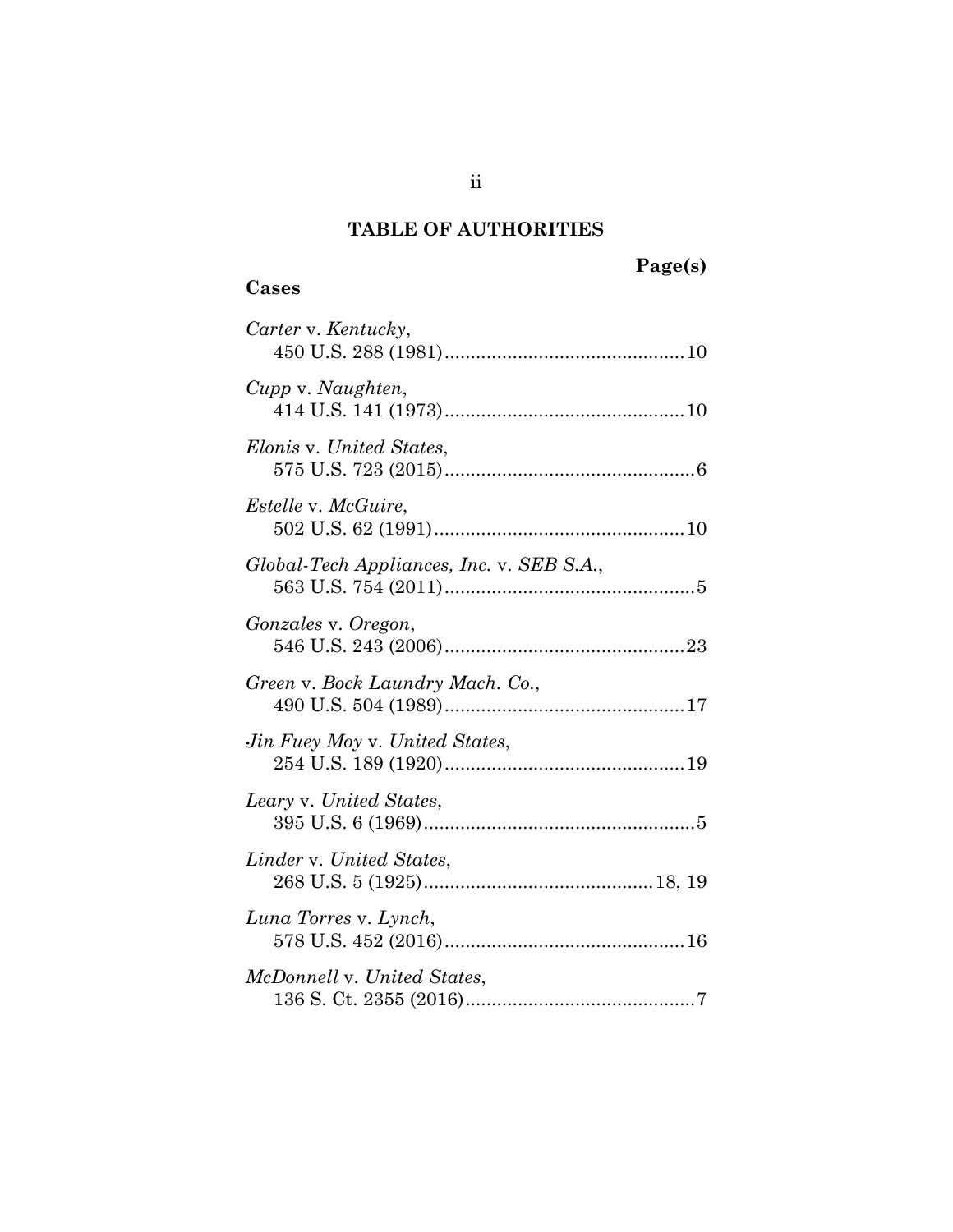## **TABLE OF AUTHORITIES—Continued**

| Neder v. United States,                                                     |
|-----------------------------------------------------------------------------|
| Oregon v. Kennedy,                                                          |
| Rehaif v. United States,                                                    |
| Richardson v. Marsh,                                                        |
| Taggart v. Lorenzen,                                                        |
| Taylor v. Kentucky,                                                         |
| Trimarco v. Klein,                                                          |
| United Sav. Ass'n of Tex. v. Timbers of<br>Inwood Forest Assocs., Ltd.,     |
| United States Nat'l Bank of Or. v.<br>Independent Ins. Agents of Am., Inc., |
| United States v. Behrman,                                                   |
| United States v. Enmon,<br>686 Fed. Appx. 769 (11th Cir. 2017) 1            |

iii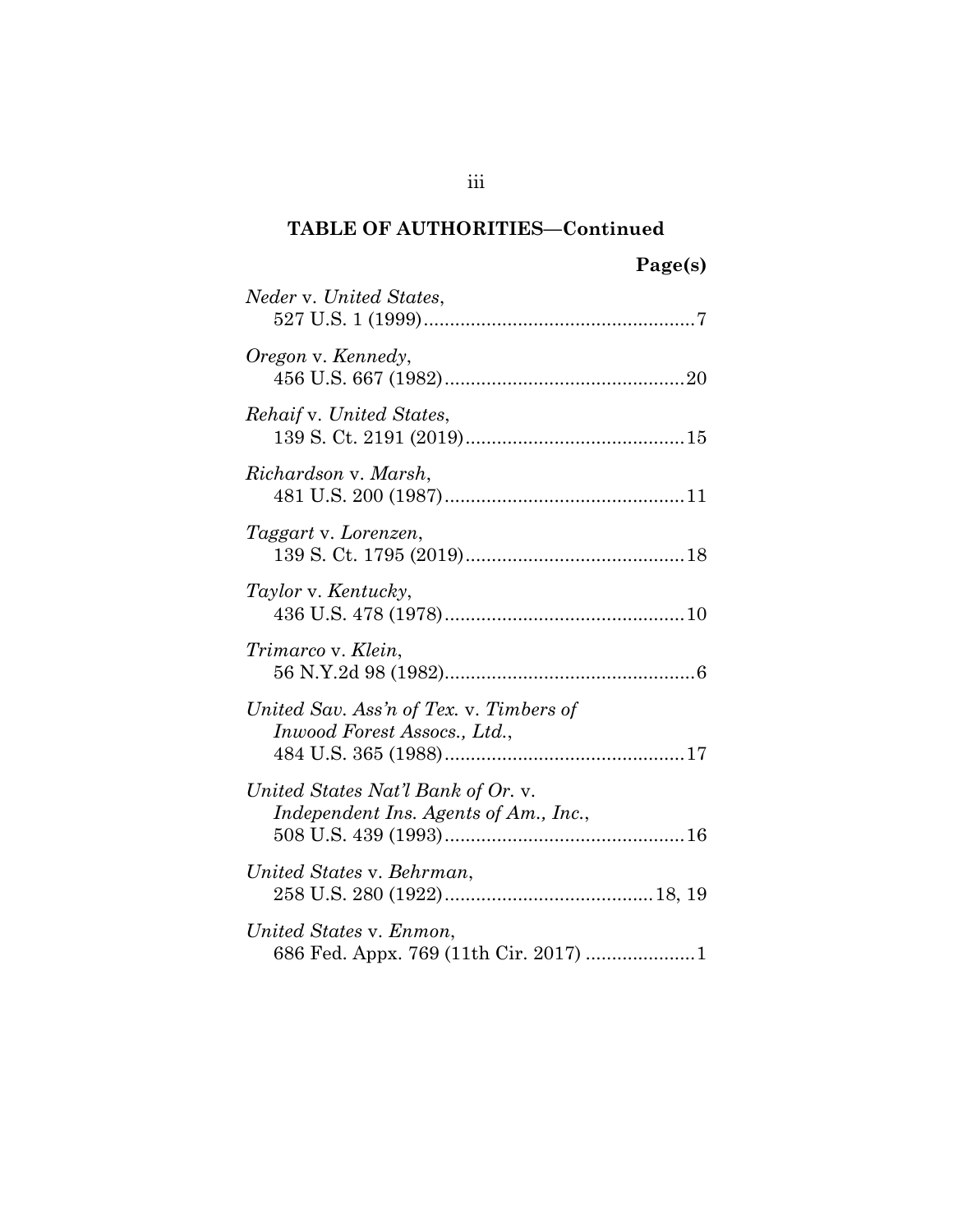## **TABLE OF AUTHORITIES—Continued**

| United States v. Hale,                          |
|-------------------------------------------------|
| United States v. Houston,                       |
| United States v. Jewell,                        |
| United States v. Moore,                         |
| United States v. Tobin,                         |
| United States v. United States Gypsum Co.,      |
| United States v. X-Citement Video, Inc.,        |
| United States v. Yermian,                       |
| <i>Waddington v. Sarausad,</i>                  |
| $\mathbb{C}$ to turk on the set of $\mathbb{C}$ |

#### **Statutes**

| Controlled Substances Act, 21 U.S.C. § 801 et seq. |  |
|----------------------------------------------------|--|
|                                                    |  |
|                                                    |  |
|                                                    |  |
|                                                    |  |
|                                                    |  |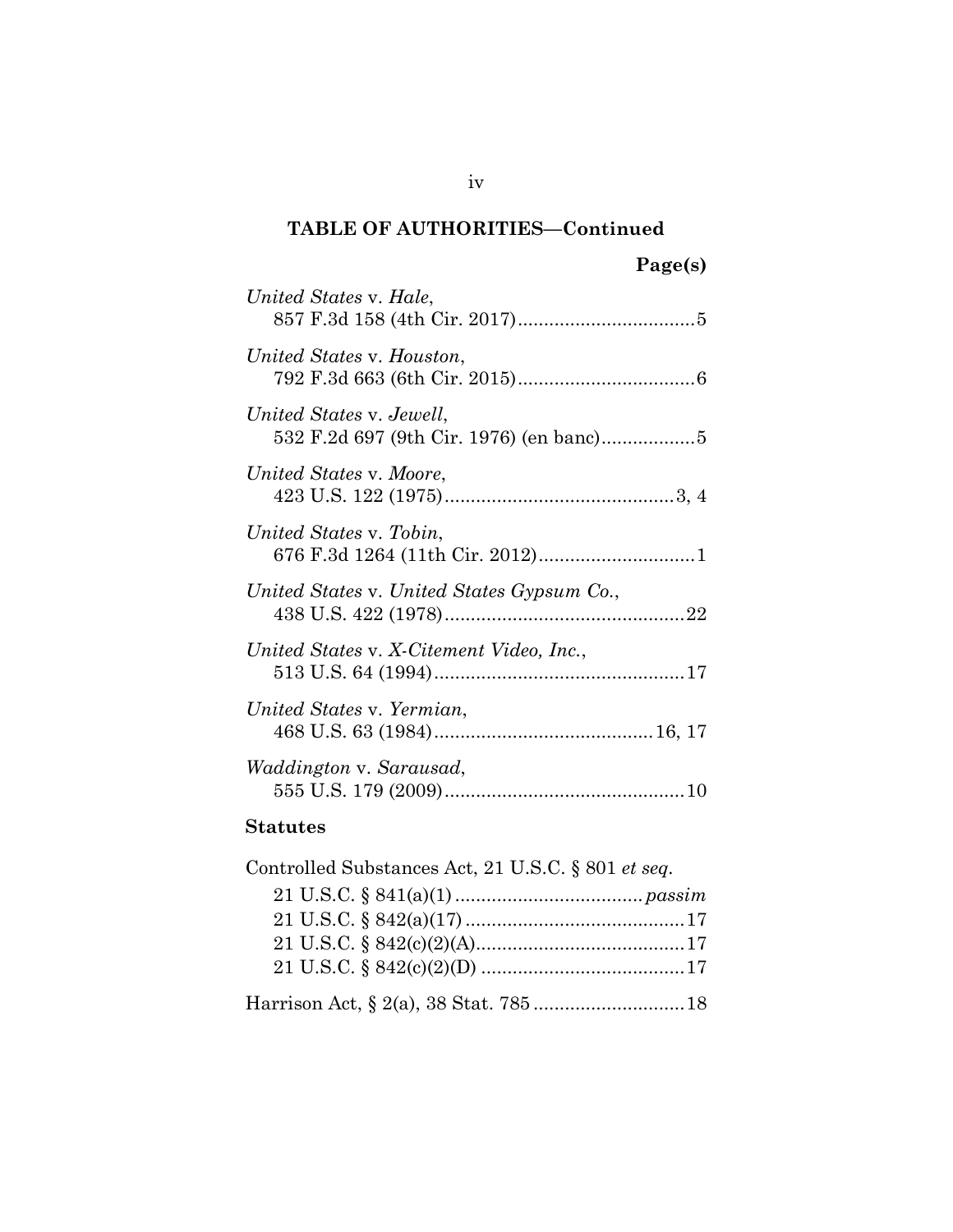## **TABLE OF AUTHORITIES—Continued**

**Page(s)** 

### **Miscellaneous**

| Paul J. Christo et al., Urine Drug Testing<br><i>in Chronic Pain</i> , 14 Pain Physician 123 |  |
|----------------------------------------------------------------------------------------------|--|
| Draft CDC Clinical Practice Guideline for<br>Prescribing Opioids-United States,              |  |
| Xiulu Ruan et al., Revisiting Oxycodone<br>Analgesia: A Review and Hypothesis,               |  |
| Webster's New Twentieth Century                                                              |  |

v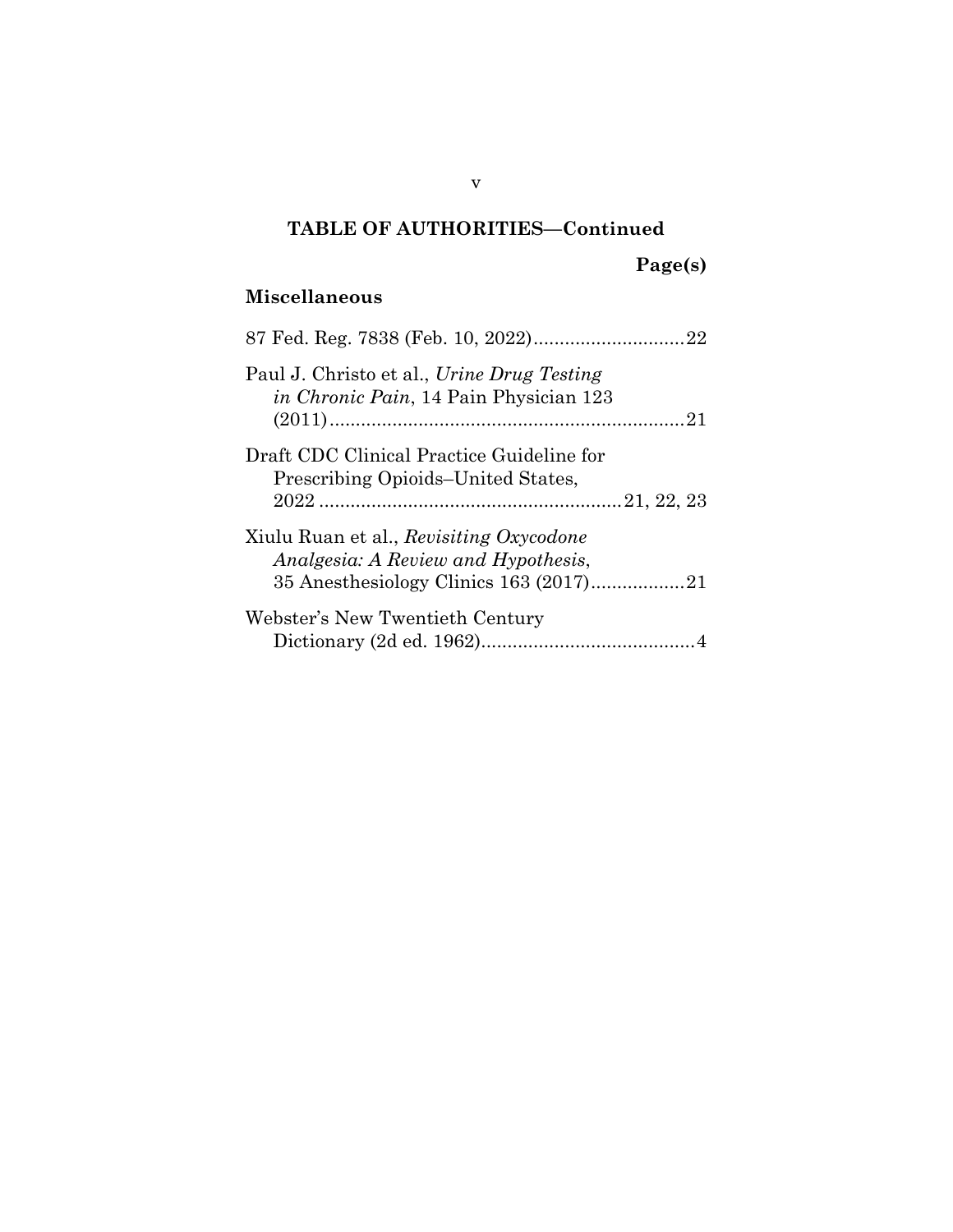#### **REPLY BRIEF FOR THE PETITIONER**

"There you go again." October 28, 1980 Presidential Debate (then-candidate Ronald Reagan). Just as it did in its brief in opposition, the government strategically truncates the good-faith instruction Dr. Ruan actually received at trial. It fails even to mention that Dr. Ruan's jury was authorized to convict him on the mere finding that he had prescribed "outside the usual course of professional medical practice." Pet. App. 139a.

<span id="page-6-1"></span><span id="page-6-0"></span>The government is equally misdirecting when it recounts the Eleventh Circuit's decision. To read the government's brief, one would never learn that the court of appeals affirmed because of its longstanding belief that a doctor's good faith is "irrelevant." *United States* v. *Enmon*, 686 Fed. Appx. 769, 773 (2017) (per curiam); *United States* v. *Tobin*, 676 F.3d 1264, 1283 (2012). On that indefensible premise, the Eleventh Circuit held, in language the government completely elides, that a physician may assert good faith only "as long as [his] conduct also was in accordance with the standards of medical practice generally recognized and accepted in the United States." Pet. App. 107a.

All of which is to say that, in the Eleventh Circuit, a doctor may assert a good faith defense only when his prescriptions are already lawful.

It's not hard to see why the government declines to mention, much less defend, that standard. The fact is, under *any* intelligible conception of good faith—the "medical purpose" standard we endorse; the "honest effort" standard the government sometimes endorses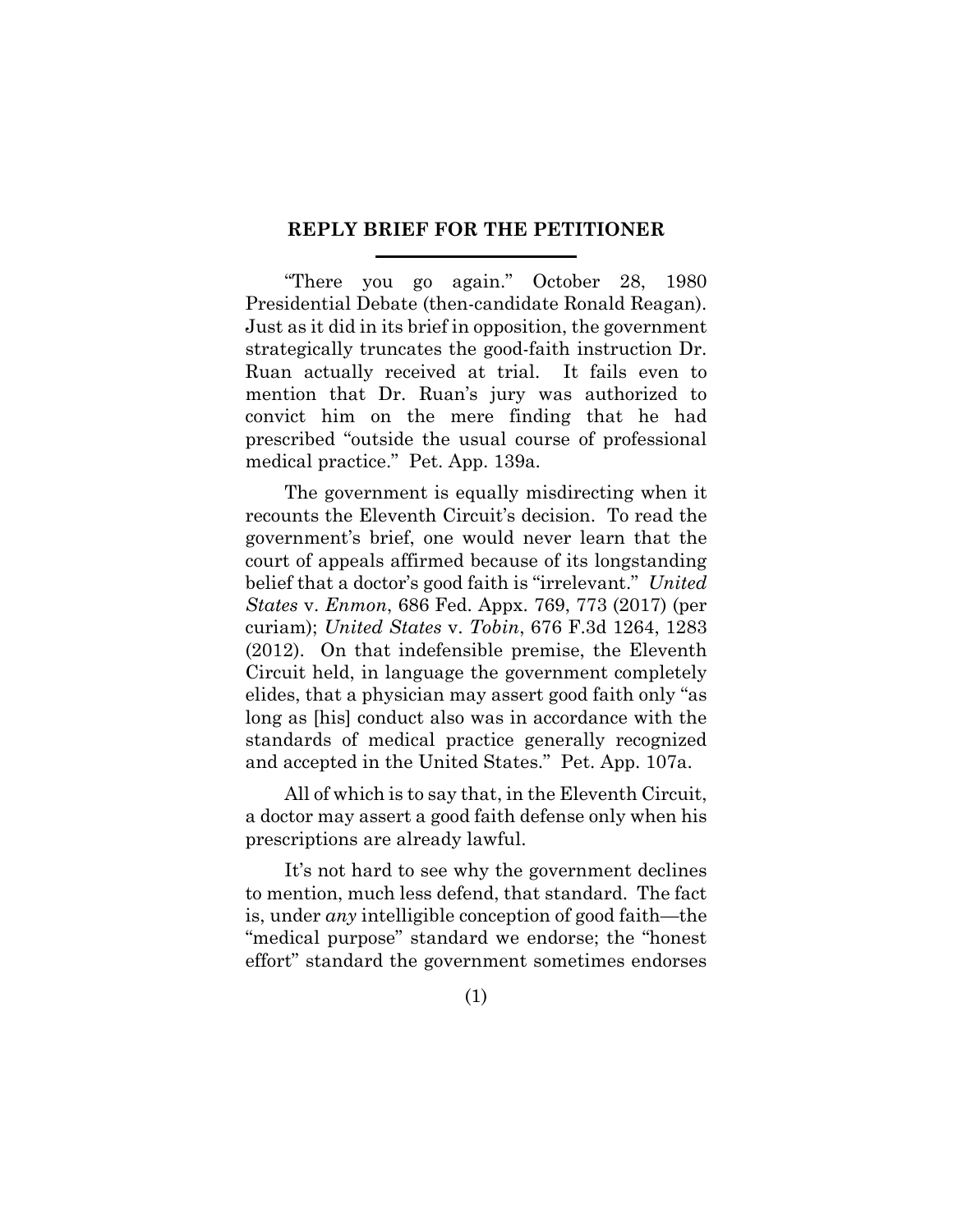(Br. 31, 33, BIO 11); the "objective honest-effort" standard the government sometimes endorses (Br. 17); or even the "objectively reasonable attempt" standard the government sometimes endorses (Br. 16, 24, 26)—Dr. Ruan's convictions cannot be sustained. On remand, the court of appeals should be directed either to dismiss the case outright (in light of the government's newly announced statement that Alabama law is the source of the relevant professional standards), or at a minimum to grant a new trial governed by the correct standard for a good faith defense.

### **I. EVEN UNDER THE GOVERNMENT'S (ERRONEOUS) GOOD FAITH STANDARD, PETITIONER'S CONVICTIONS SHOULD BE REVERSED.**

A. Here is the good faith instruction Dr. Ruan's jury actually received:

<span id="page-7-0"></span>A controlled substance is prescribed by a physician in the usual course of a professional practice and, therefore, lawfully if the substance is prescribed by him in good faith as part of his medical treatment of a patient in accordance with the standard of medical practice generally recognized and accepted in the United States. The defendants in this case maintain at all times they acted in good faith and in accordance with [the] standard of medical practice generally recognized and accepted in the United States in treating patients.

*Thus* a medical doctor has violated section 841 when the government has proved beyond a reasonable doubt that the doctor's actions were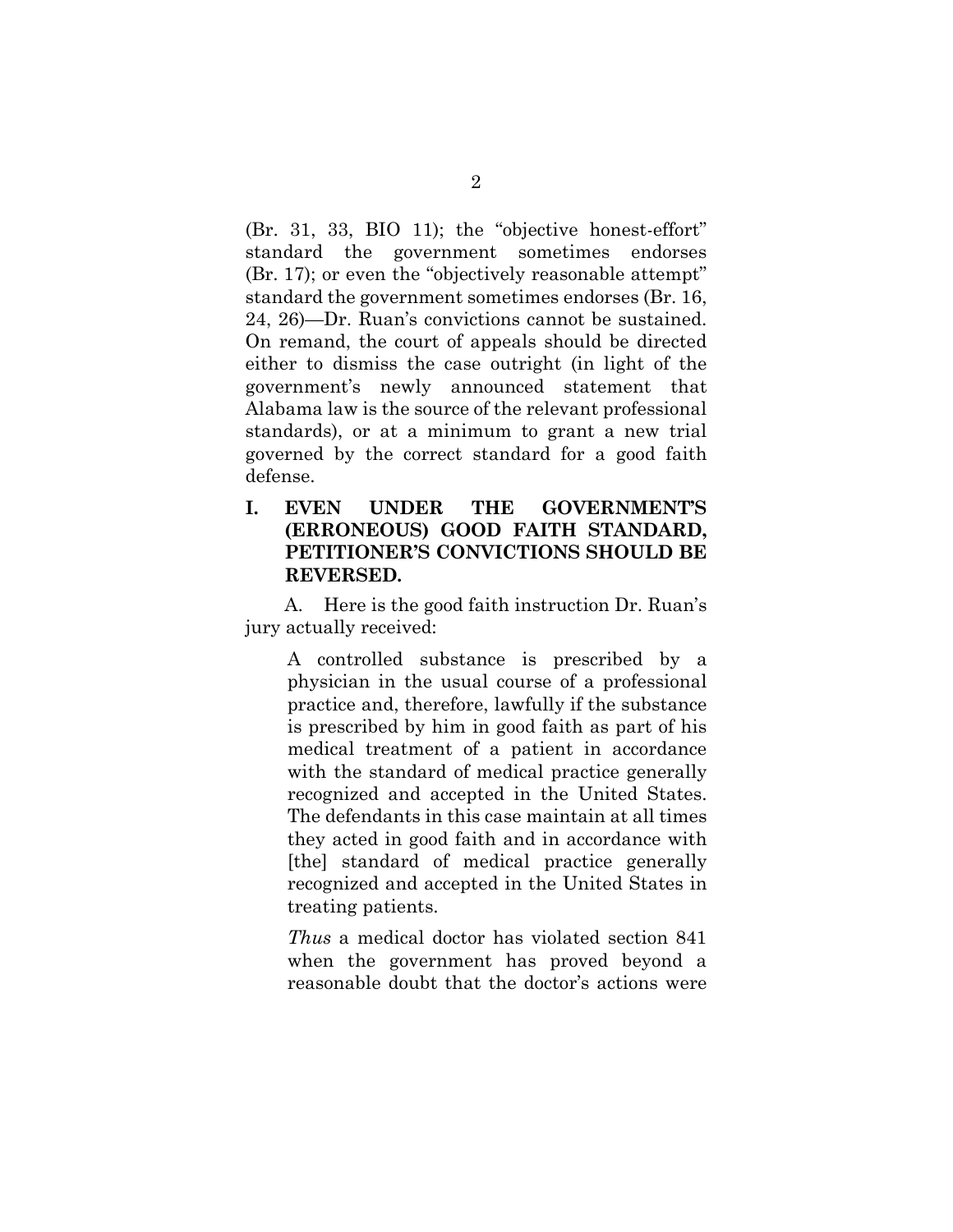either not for a legitimate medical purpose or were outside the usual course of professional medical practice.

#### Pet. App. 139a (emphasis added).

The government assiduously avoids defending that instruction, and with good reason. The instruction confined the good faith defense only to physicians whose prescriptions were already lawful. Driving the point home, the jury was authorized to convict so long as Dr. Ruan's treatment was outside the "recognized and accepted" standard of medical practice, regardless of his state of mind. *Ibid.* On appeal, the Eleventh Circuit sustained that instruction precisely because it "told the jury that good faith was a defense to a Controlled Substances Act violation as long as the appellants' conduct *also* was in accordance with the standards of medical practice generally recognized and accepted in the United States." Pet. App. 107a (emphasis added).

In other words, in the Eleventh Circuit, the good faith defense is available only to those defendants who don't need it. That's no defense at all.

B. In keeping with every other circuit to address the issue, the government acknowledges that *something* more is needed to constitute an appropriate good faith instruction. But the government is not altogether clear what that something should be.

<span id="page-8-0"></span>The government first floats an "honest effort" standard. Br. 31, 33. That's a good start. Indeed, this Court in *United States* v. *Moore* approved a similar instruction, making clear that "honest effort" is a subjective inquiry and only the *goal* of that effort— "compliance with an accepted standard of medical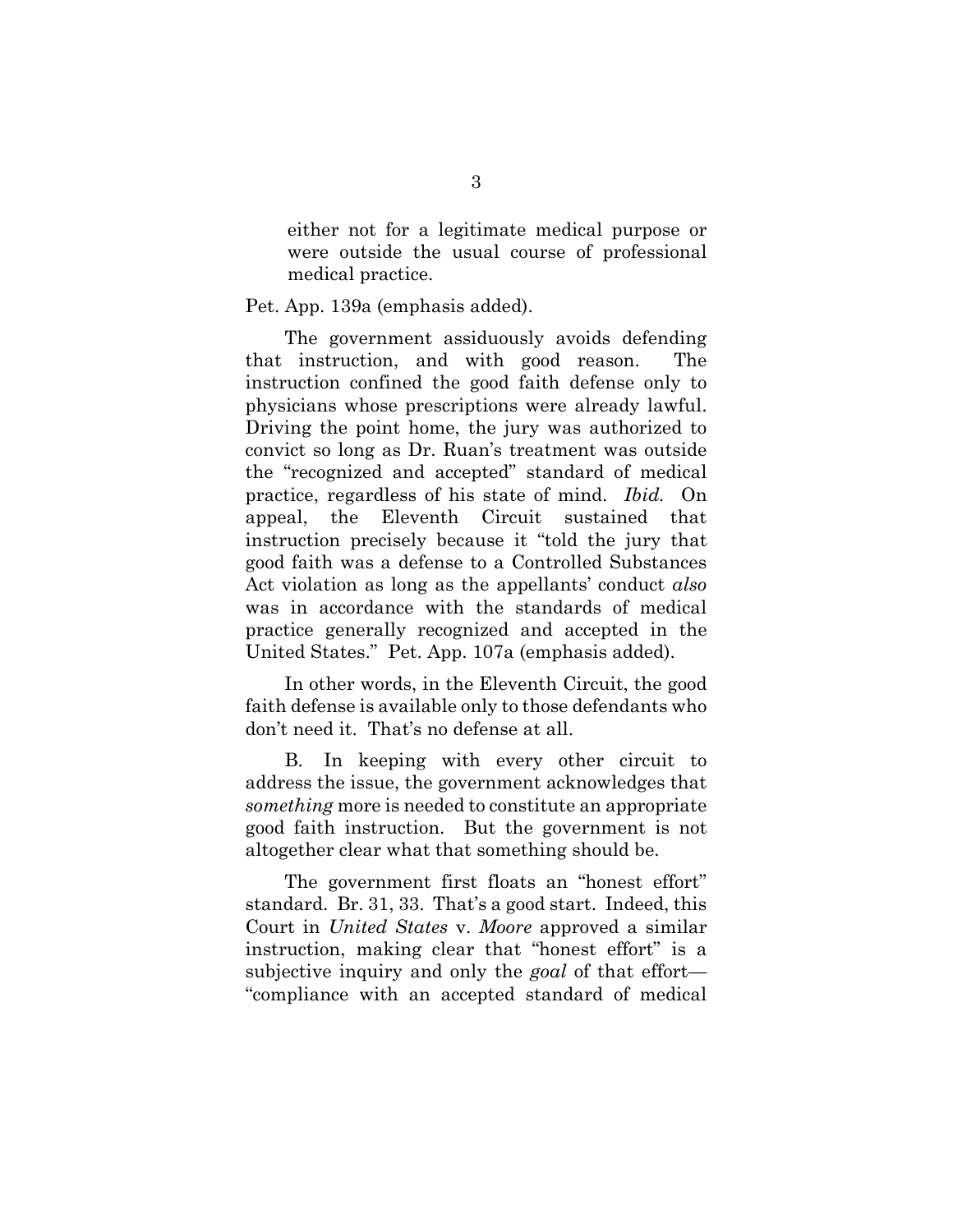<span id="page-9-1"></span><span id="page-9-0"></span>practice"—should be objectively defined. See 423 U.S. 122, 142 n.20 (1975); BIO 11. See also Webster's New Twentieth Century Dictionary 871 (2d ed. 1962) (defining "honest," in the sense of "an *honest* effort," as "showing fairness and sincerity; straightforward; free from deceit").[1](#page-9-2)

But Petitioner's jury was not asked to assess his subjective honesty, nor does the government think it should have. Rather, as reinforced by the government's two alternative formulations— "objective honest effort," and "objectively reasonable attempt"—the government advances a purely objective test, which inquires only whether the physician has hewed sufficiently closely (in the eyes of a lay jury) to the evolving norms of the medical community.

So, for example, the government explains that its standard requires the defendant to make an "objectively reasonable attempt to ascertain and act within the bounds of professional medicine," Br. 16, while "reasonably trying to situate himself within the medical community," Br. 17. Put differently, the government proposes to treat the *mens rea* element of a serious felony as something akin to a federalized continuing-professional-education requirement. The government is not bashful about this: it declares that a physician who has not "educate[d] himself about

<span id="page-9-2"></span><sup>&</sup>lt;sup>1</sup> If *Moore* had endorsed an objective-reasonableness standard, then the Court would not have found it significant (as it did) that the "jury did not believe" Dr. Moore's claim to be experimenting with a new detoxification method. 423 U.S. at 143.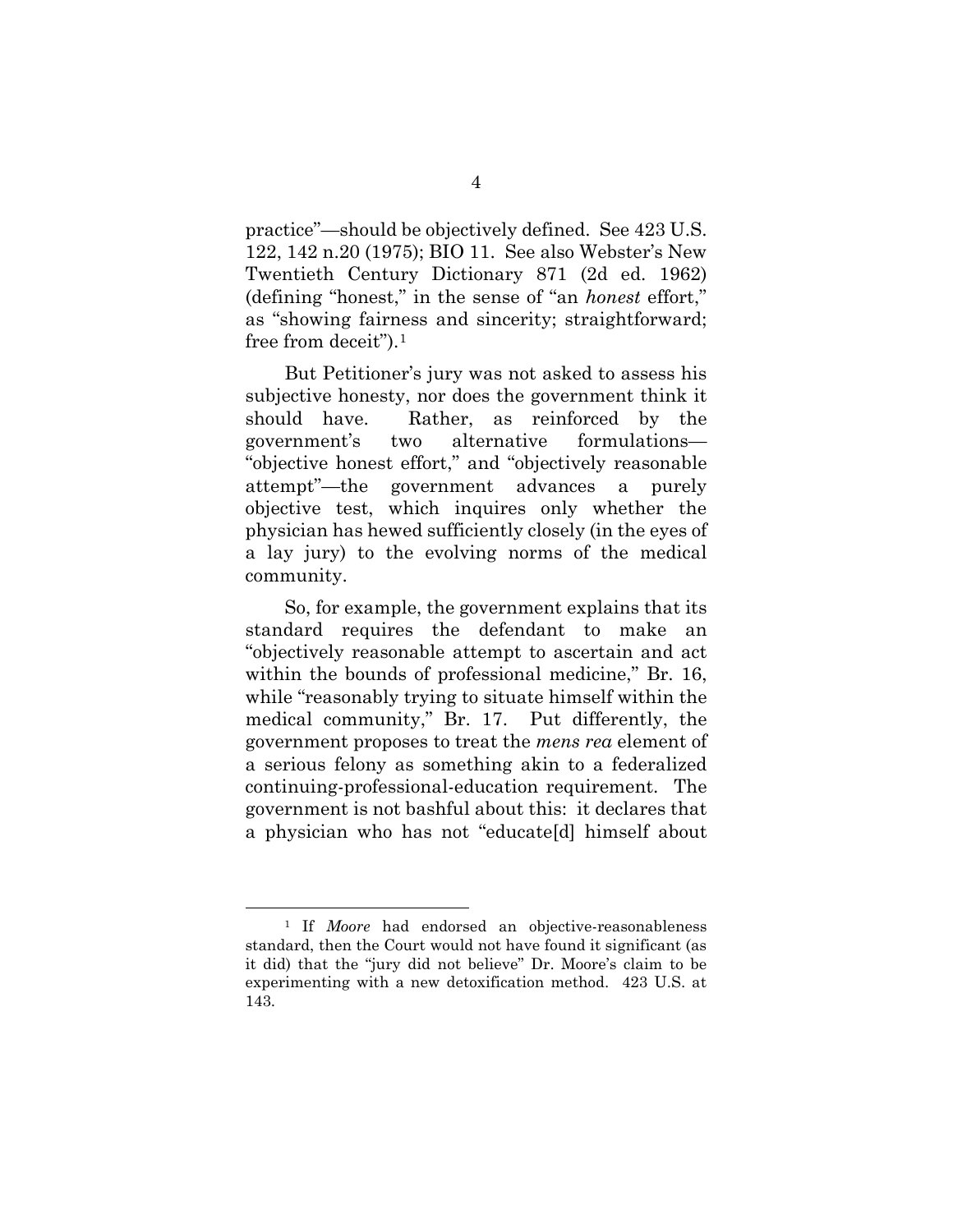current medicine" is a "drug dealer, plain and simple." Br. 26. That is remarkable.<sup>2</sup>

What is an "objectively honest effort," anyway? Or, murkier still, an "objectively reasonable attempt"? And how are those standards different from a simple negligence standard, which the government turns cartwheels to disclaim (Br. 35, 41-42)? The difference, the government suggests, is that its standard looks to the "broader picture of a physician's decisions," Br. 35, and that isolated mistakes are not culpable, as they might otherwise be in a civil malpractice case, Br. 41- 42. But the government's "broader picture" distinction is one without a difference. Expanding the lens through which "reasonableness" is viewed does not create a standard different from negligence. It merely creates a panoramic negligence standard.

<span id="page-10-4"></span><span id="page-10-3"></span><span id="page-10-2"></span><span id="page-10-1"></span><span id="page-10-0"></span><sup>2</sup> The government's standard cannot plausibly be compared to "deliberately shielding [oneself] from clear evidence of critical facts that are strongly suggested by the circumstances," *Global-Tech Appliances, Inc.* v. *SEB S.A.*, 563 U.S. 754, 766 (2011), or "aware[ness] of a high probability of [a culpable fact's] existence," *Leary* v. *United States*, 395 U.S. 6, 46 n.93 (1969). See Br. 35. To put it mildly, the doctrine of willful ignorance would balloon if it embraced a physician's failure to keep abreast of academic literature, or to survey the field before using treatments at the cutting edge of medical practice. A physician who fails to reasonably "respect[ ] the profession," Br. 35, is nothing like a smuggler who agrees to transport baggage in suspicious circumstances while intentionally avoiding knowledge of the contents. See *United States* v. *Jewell*, 532 F.2d 697 (9th Cir. 1976) (en banc). See also *United States* v. *Hale*, 857 F.3d 158, 168 (4th Cir. 2017) (applying *Global-Tech* and noting that "willful blindness instructions should be handled with caution because of the risk that the instruction could mislead a jury into believing that it could convict the defendant for his mere negligence or recklessness with respect to a key fact making his conduct illegal" (cleaned up)).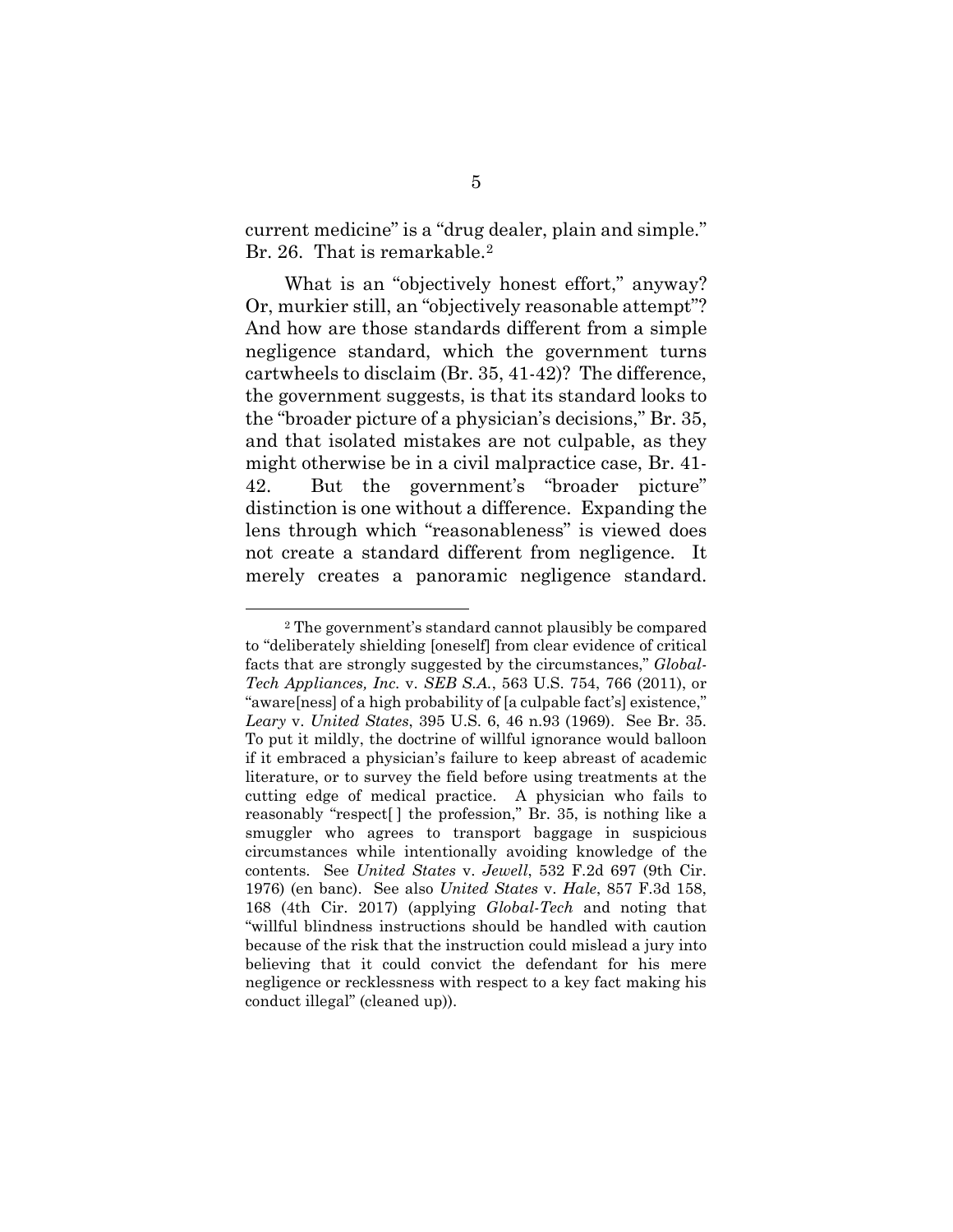<span id="page-11-1"></span><span id="page-11-0"></span>Indeed, evaluating whether mistakes are "unreasonable" often turns on the "broader picture." See, *e.g.*, *Trimarco* v. *Klein*, 56 N.Y.2d 98, 106 (1982) ("when proof of a customary practice is coupled with a showing that it was ignored and that this departure was a proximate cause of the accident, it may serve to establish liability"). Cf. *Elonis* v. *United States*, 575 U.S. 723, 738-739 (2015) ("The Government is at pains to characterize its position as something other than a negligence standard" but "negligence standards often incorporate 'the circumstances known' to a defendant.").

<span id="page-11-3"></span><span id="page-11-2"></span>C. The government's proposed negligence standard is untenable. As we have explained, a negligence *mens rea* is insufficient to separate innocent from wrongful conduct in Section 841(a)(1) prosecutions of doctors. See Pet. Br. 33-35. See also *United States* v. *Houston*, 792 F.3d 663, 668 (6th Cir. 2015) (Sutton, J.) (finding plain instructional error in part because of "the oddity of permitting a criminal conviction to stand based on a reasonable-person which is to say, negligence—standard").

Tellingly, however, even under the government's negligence standard, Dr. Ruan's convictions should be reversed. The instruction given to Dr. Ruan's jury rendered his state of mind, negligent or otherwise, irrelevant. After "throw[ing] a bone to [Dr. Ruan's proposed] good faith language," Pet. App. 136a, the district court made clear that good faith plays no role in the jury's analysis, concluding that a doctor violates Section 841(a)(1) if "the doctor's actions were either not for a legitimate medical purpose or were outside the usual course of professional medical practice," Pet. App. 139a. This language foreclosed *any* possible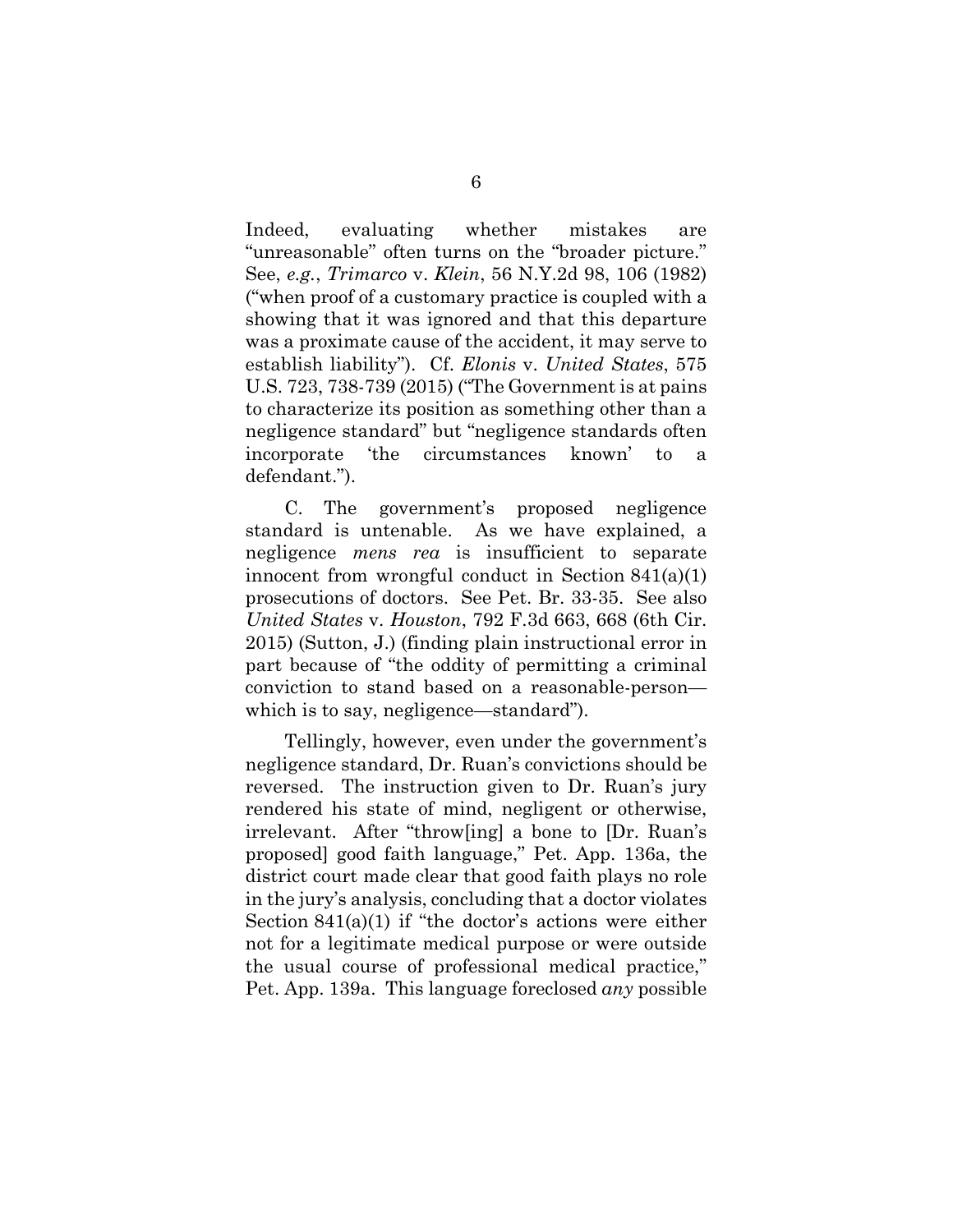defense based on Dr. Ruan's "honest effort" or "good faith."

<span id="page-12-0"></span>D. This fundamental instructional error was not harmless, particularly in a sharply contested case like this one. By foreclosing any actual good faith defense, the jury instructions "provided no assurance that the jury reached its verdict after finding those questions or matters." *McDonnell* v. *United States*, 136 S. Ct. 2355, 2374 (2016). Where, as in *McDonnell*, the jury instructions "lacked important qualifications, rendering them significantly overinclusive," a reviewing court need not parse the record to assess the harmfulness of the instructional error. *Ibid.* "Because the jury was not correctly instructed on the meaning of [the good faith defense], it may have convicted [Petitioner] for conduct that is not unlawful." *Id.* at 2374-2375. Faced with this possibility, a court "cannot conclude that the errors in the jury instructions were 'harmless beyond a reasonable doubt.'" *Id.* at 2375 (quoting *Neder* v. *United States*, 527 U.S. 1, 16 (1999)).

<span id="page-12-1"></span>If the Court nevertheless accepts the government's invitation to parse the record, there is no basis to find this fundamental instructional error to be harmless. To carry its heavy burden, the government must show that it is "clear beyond a reasonable doubt that a rational jury would have found the defendant guilty absent the error." *Neder,* 527 U.S. at 18. The evidence cited by the government comes nowhere close to meeting that standard.

Indeed, much of that evidence is (if anything) evidence of mere malpractice—a far cry from a showing that Dr. Ruan "decided no longer to act recognizably as a doctor." Br. 42. For instance, the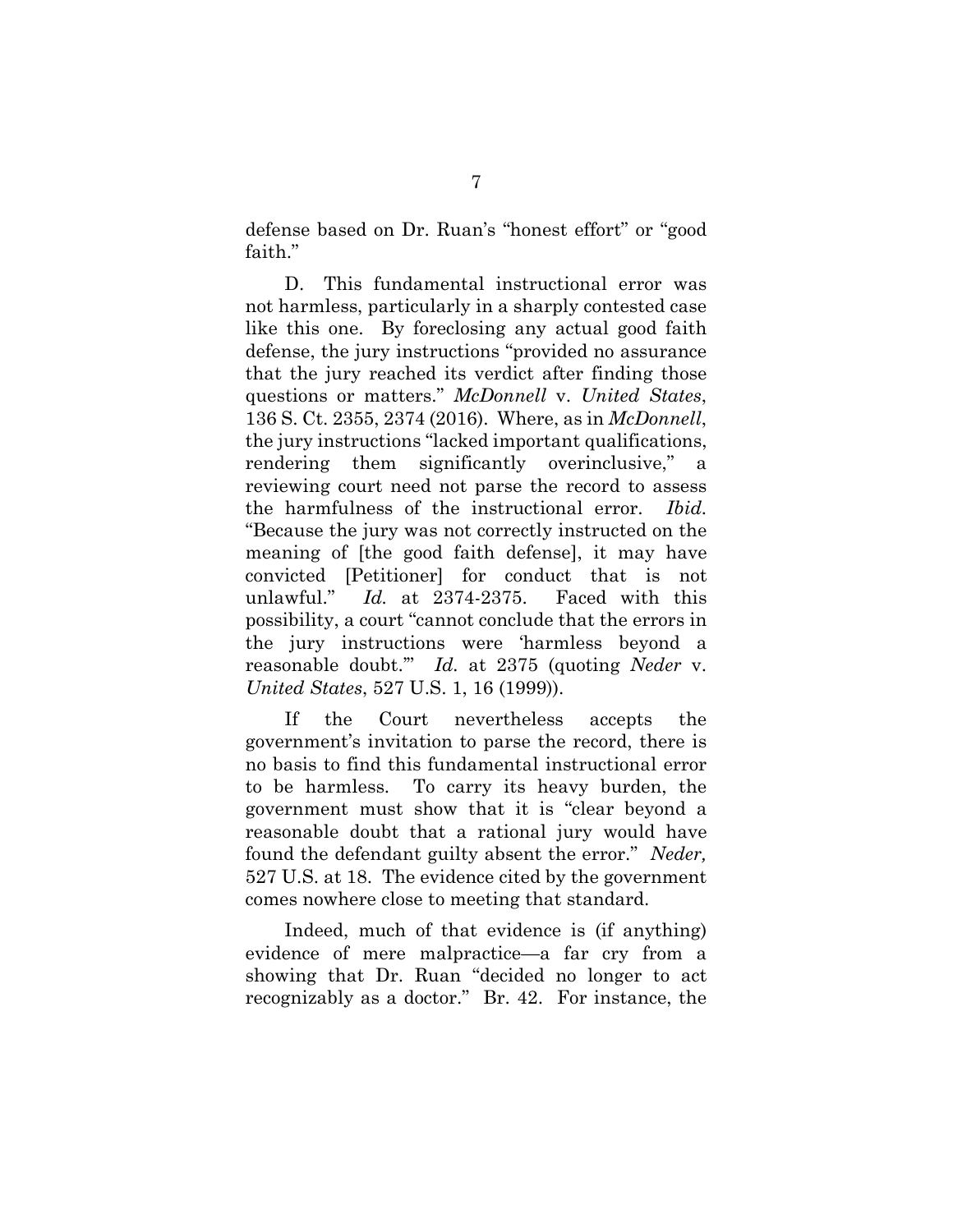government points to expert testimony regarding when and how physicians may delegate certain tasks and sign prescriptions. Br. 47-48. Rather than suggest that Dr. Ruan abdicated his role as a physician—or even "sharply departed" from professional standards, Br. 47—that testimony reveals a wide range of professional views on such practices. Compare, *e.g.*, Tr. 2483 (Dr. Vohra) (a physician's "do[ing] an exam to assess the patient's clinical condition" before prescribing is "certainly standard of care"), with Tr. 4837-4838 (Dr. Warfield) ("[T]here are many, many different ways of doing things."); Tr. 4844 (Dr. Warfield) (it is "common practice across the country for someone else to be able to give the patient informed consent"); Tr. 6052 (Dr. Gharibo) ("Most of us use nurse practitioners or physician extenders. It's very common.").

The government also takes liberties when it asserts that the record "overwhelmingly demonstrated that [Dr. Ruan] acted as [a] drug dealer[ ]." Br. 47. For example, while the government correctly notes that Drs. Ruan and Couch's clinic issued close to 300,000 controlled-substance prescriptions between January 2011 and May 2015, Br. 5, the government fails to mention that this number breaks down to fewer than one prescription per month per patient, Tr. 61; that the clinic took patients only by referral, Tr. 70, 977 (describing one patient referral to Dr. Ruan from the U.S. Surgeon General); that Dr. Ruan took only patients with insurance, accepting insurers' oversight, Pet. App. 85a; and that more than 90% of these patients already had active opioid prescriptions when they came to the clinic, Tr. 70, 5843 ("That's when people come to the interventional pain practice[.]"). The government also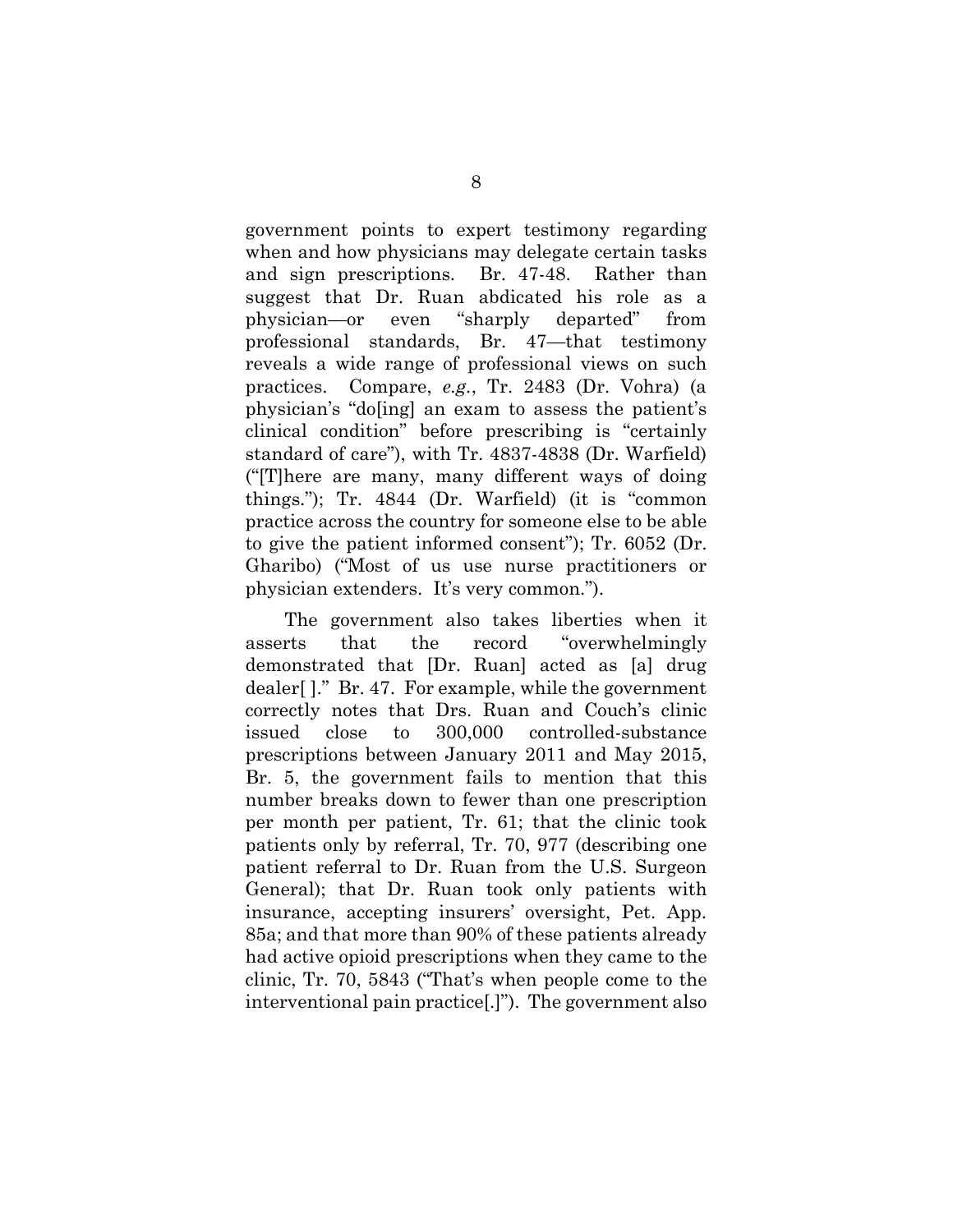contends that the "evidence showed 'that Ruan and Couch treated approximately three dozen' patients" in violation of the Controlled Substances Act, Br. 8, but neglects to clarify that Dr. Ruan was convicted of improperly prescribing to only *four* individual patients.[3](#page-14-0) And the record is replete with testimony from medical experts, former clinic employees, and Dr. Ruan himself showing that Dr. Ruan's practice complied with professional norms and guarded against the risk of opioid abuse, even as to these four patients. See Tr. 5227-5231, 5282 (Dr. Gudin) (describing review of patient charts and concluding that "the prescribing seemed appropriate and certainly within the course of legitimate medical practice"); Tr. 6035, 6042-6056 (Dr. Gharibo) (describing review of patient charts and confirming that "each of the prescriptions were proper"); Tr. 5512- 5513 (Harville) (describing how Dr. Ruan "developed an opioid risk tool" for the clinic); J.A. 209 (Dr. Ruan) (prescription decisions were based on "[p]atient need, that's all there is"); Tr. 5821-5822 (Dr. Ruan) (describing use of an "abuse-deterrent formulation drug" when he "see[s] the indication [for abuse] in [a] patient"); J.A. 223 (Dr. Ruan) (treatment decisions were always motivated by "caring for [his] patients"). Indeed, the government itself conceded at trial that Dr. Ruan's clinic was not a "pill mill," see Pet. App. 27a n.6, and that "[b]y and large, their patients were legitimate patients," Pet. App. 84a.

<span id="page-14-0"></span><sup>3</sup> The government states that Dr. Ruan was convicted on five counts of unlawful distribution, Br. 2, failing to account for his acquittal on Count 10 of the Superseding Indictment. See J.A. 260.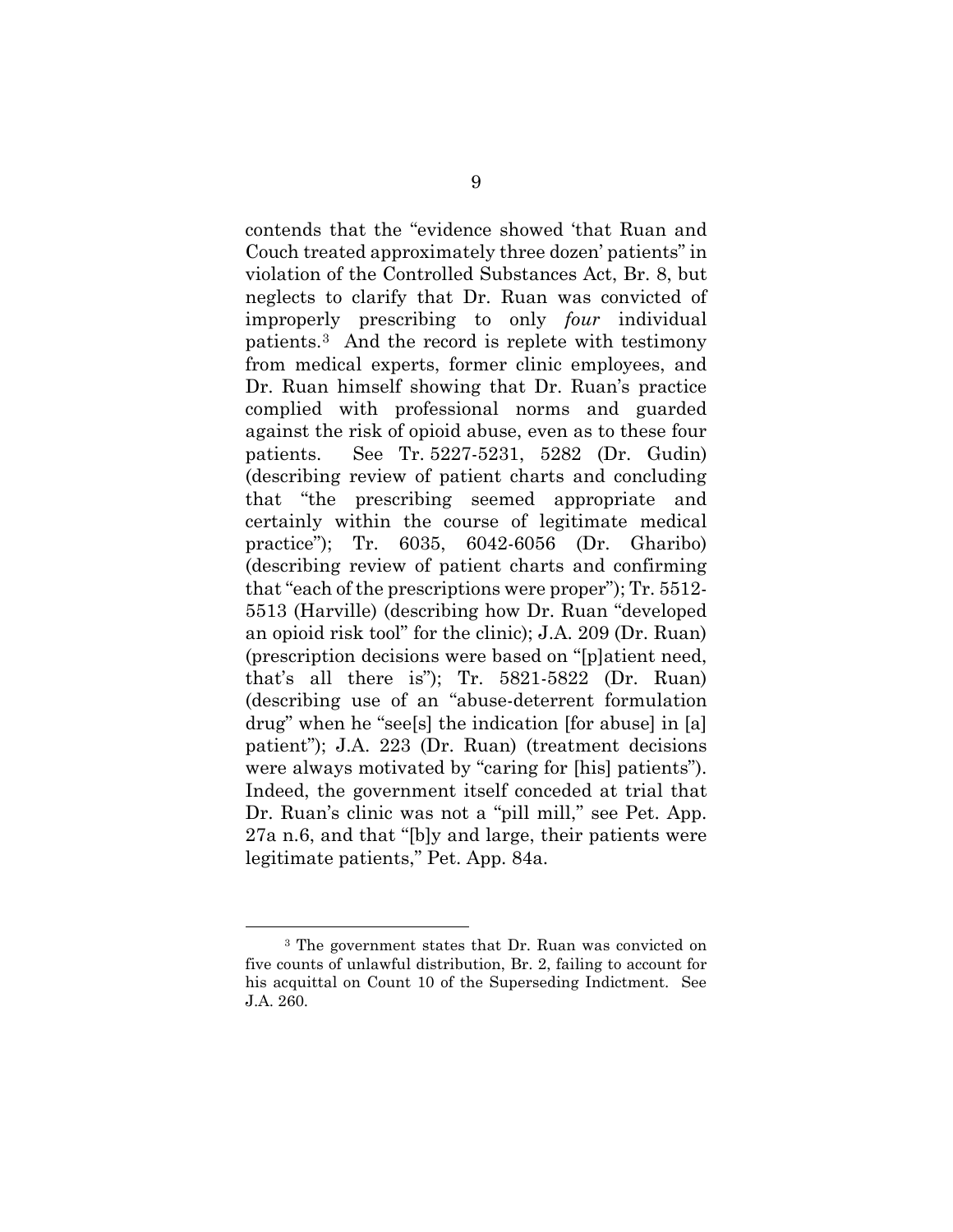<span id="page-15-4"></span><span id="page-15-2"></span><span id="page-15-1"></span>In this hard-fought case, the district court's erroneous jury instruction was anything but harmless. This Court has repeatedly held that a jury "instruction 'may not be judged in artificial isolation,' but must be considered in the context of the instructions as a whole." *Estelle* v. *McGuire*, 502 U.S. 62, 72 (1991) (quoting *Cupp* v. *Naughten*, 414 U.S. 141, 147 (1973)); see also *Waddington* v. *Sarausad,*  555 U.S. 179, 191 (2009) (same). Here, the district court's brief reference to "good faith"—shoehorned in passing into the instruction's description of an authorized prescription—was followed by an unqualified instruction to convict if "the government has proved beyond a reasonable doubt that the doctor's actions were either not for a legitimate medical purpose or were outside the usual course of professional medical practice." Pet. App. 139a. The "bone" thrown Petitioner's way was all gristle and no meat.

<span id="page-15-3"></span><span id="page-15-0"></span>True, defense counsel tried to clarify that (empty) standard during their summations to the jury. But "[a]rguments of counsel cannot substitute for instructions by the court." *Carter* v. *Kentucky*, 450 U.S. 288, 304 (1981) (quoting *Taylor* v. *Kentucky*, 436 U.S. 478, 488-489 (1978)). And counsel's arguments certainly cannot overcome the *incorrect* jury instruction given in this case.[4](#page-15-5) Jurors, after all, are

<span id="page-15-5"></span><sup>4</sup> The government contends that these deficiencies in the instructions are evident only if the instructions are "parsed after the fact." Br. 44. Exactly the converse is true: it is the government that cherry-picks snippets to improve upon the good faith instruction actually given. Nor is Petitioner identifying errors only "after the fact"; as the government does not dispute, defendants objected contemporaneously to the district court's vacuous good faith instruction.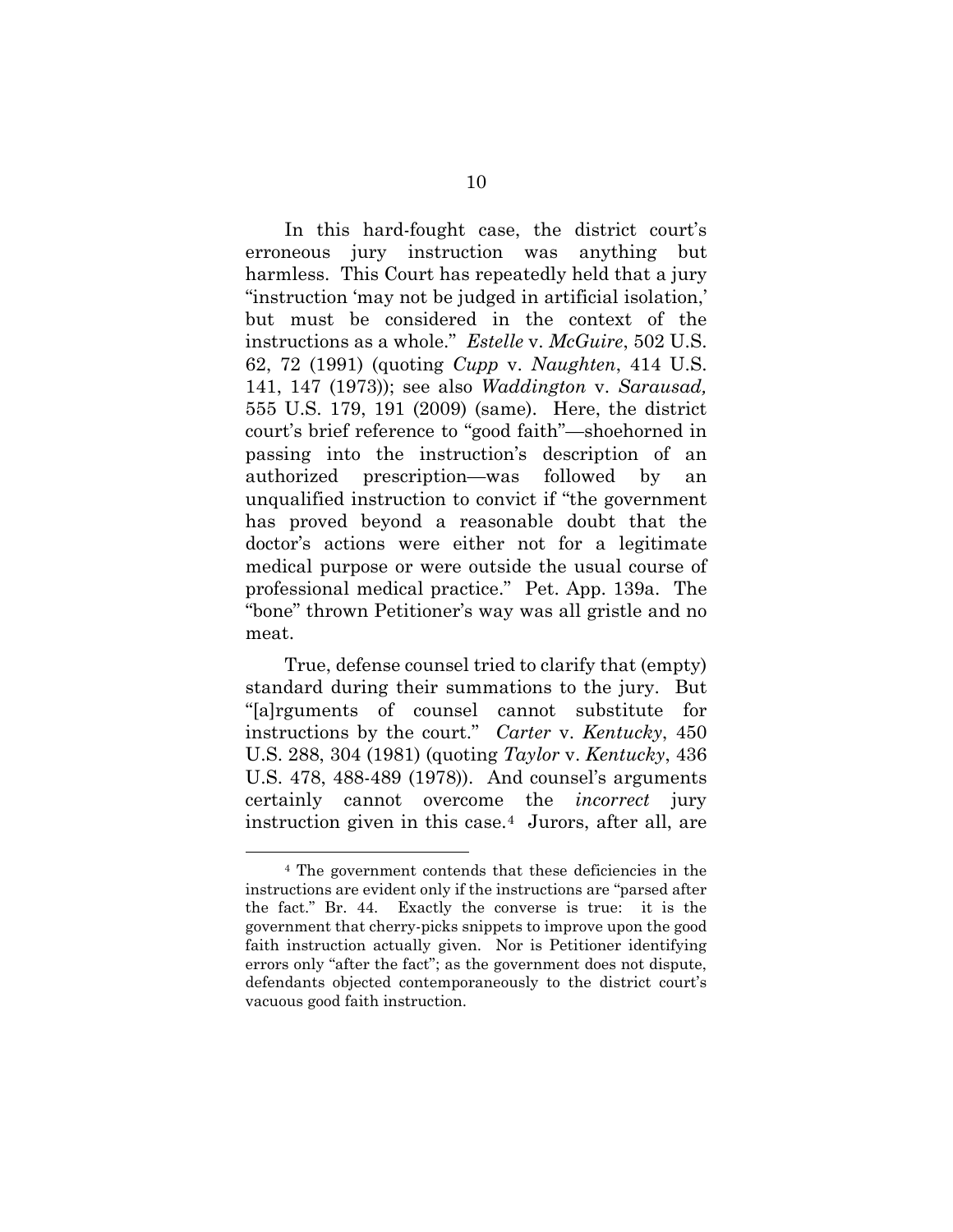<span id="page-16-2"></span>presumed to follow the instructions they are given. See *Richardson* v. *Marsh*, 481 U.S. 200, 206 (1987).[5](#page-16-3)

**II. ON REMAND, THE COURT OF APPEALS SHOULD BE DIRECTED EITHER TO DISMISS DR. RUAN'S CASE OUTRIGHT OR, AT A MINIMUM, TO ORDER A NEW TRIAL ON ALL COUNTS.**

Because Dr. Ruan's case should be reversed and remanded, the question arises what directions should be given to the court of appeals on remand. We turn to that question next.

<span id="page-16-1"></span><span id="page-16-0"></span>**A. In Light Of The Government's Concession Regarding Alabama Law, The Court Of Appeals Should Be Directed To Dismiss The Case On Remand.** 

In its response brief, the government contends for the first time that "limits of [physicians'] federal registrations" under the CSA should "look to *state*  practices for their definition." Br. 40 (emphasis in original). Accordingly, says the government, "the question of whether a physician acted outside the

<span id="page-16-3"></span><sup>&</sup>lt;sup>5</sup> The government offers the fanciful suggestion that perhaps the district court's passing "mention[ ]" of the words "good faith," "professional," and "medical" would have prompted the jury to give Dr. Ruan room "for considerable individualized physician judgment." Br. 45. Even if the jury were that clairvoyant, it would still have foundered on the district court's explicit invitation to convict if "the doctor's actions were either not for a legitimate medical purpose or were outside the usual course of professional medical practice," regardless of his state of mind. Pet. App. 139a. See also Tr. 6322:12-13 (district court expressly reminded the jury that it must "follow the law as [the court] explain[s] it").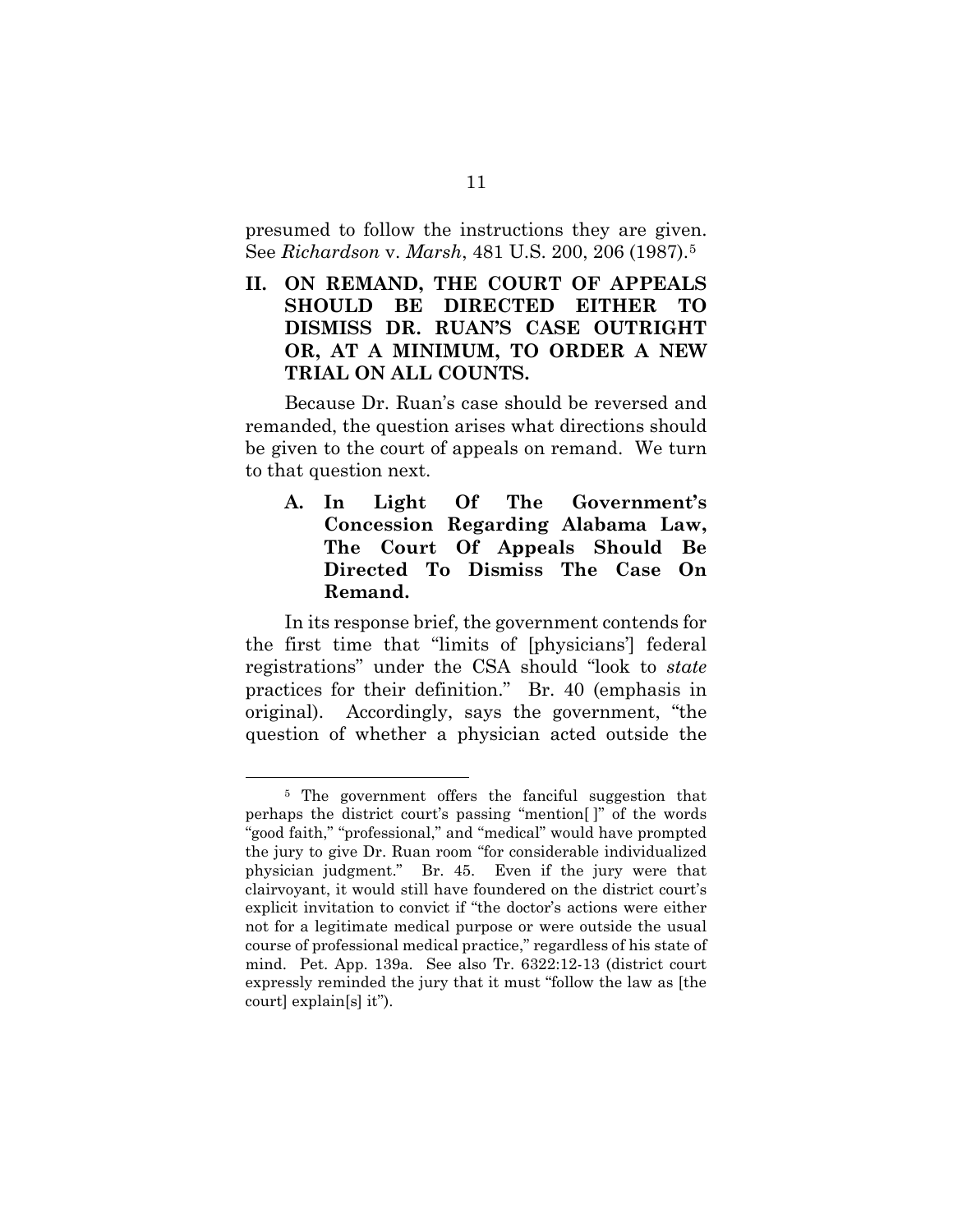course of his professional practice, and therefore outside the scope of his DEA registration, is determined by reference to the relevant standards governing the practice of medicine set by the State and the state medical board." *Ibid.* 

This concession is dispositive. At Dr. Ruan's trial, the government did not even attempt to present qualified testimony about Alabama's standards for controlled-substance prescriptions, focusing instead on (nebulous) national practice standards. See, *e.g.,*  Tr. 4567 (government counsel arguing that there is "no written national standard," but "through experience and through what various state board rules are and general practices of medicine, doctors do have an idea of what is within the usual course of professional practice and what is outside the usual course of professional practice"). In light of the government's newly minted (but binding) assertion that individual state standards should govern professional obligations under the CSA, Dr. Ruan's case, once remanded, should be dismissed for want of sufficient evidence.

The government claims that "[e]xperts provided extensive testimony confirming that [Dr. Ruan's] practices sharply departed from the professional standards of Alabama doctors." Br. 47. But that contention is not borne out by the record. First of all, *not one* of the government's experts was even an Alabama-licensed physician. Rather, Dr. David Greenberg was licensed in Arizona and California (Tr. 662); Dr. Rahul Vohra was licensed in Mississippi and Texas (Tr. 2247); and Dr. Tricia Aultman was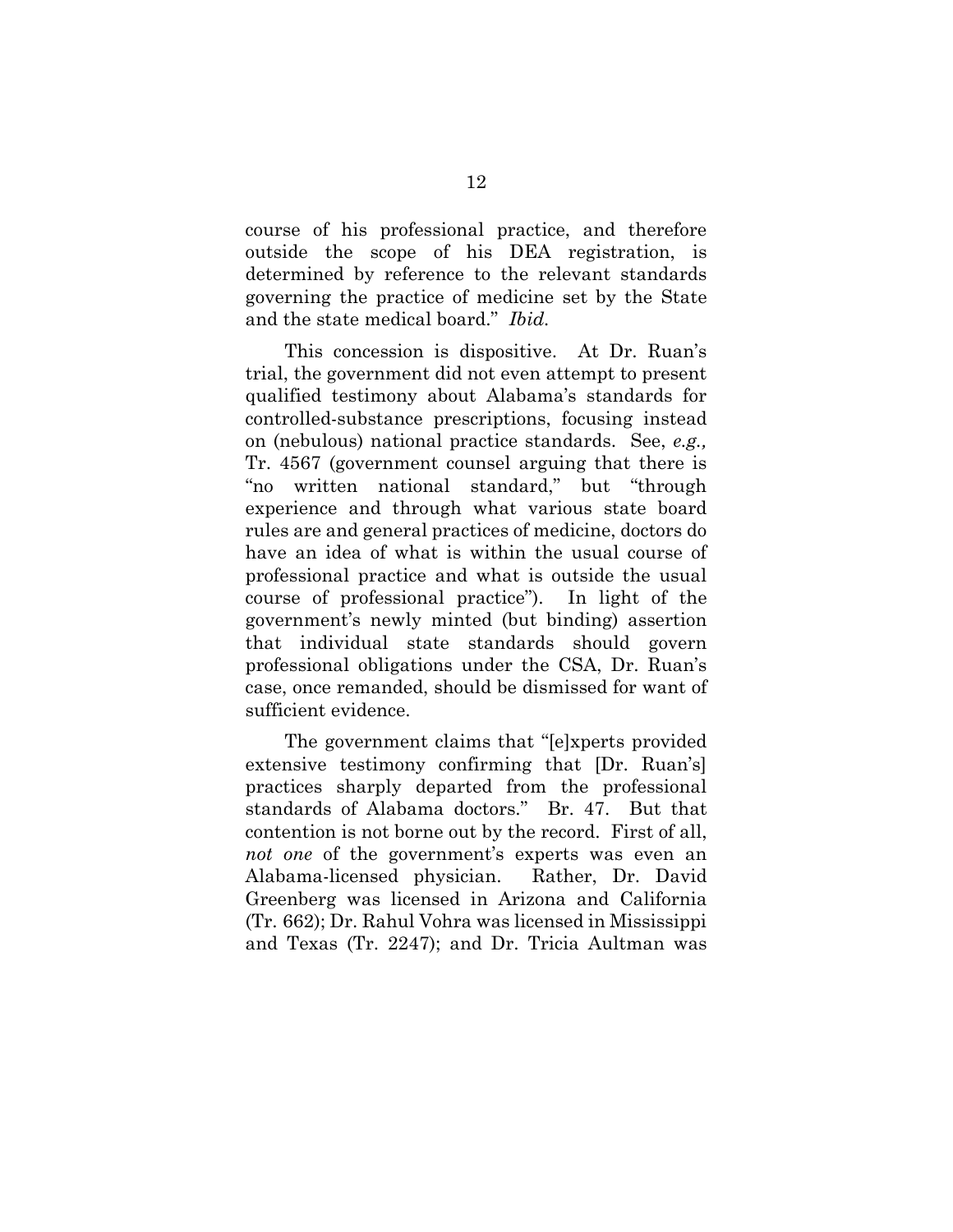licensed in Mississippi (Tr. 4445).<sup>6</sup> None of those experts was even *proffered* as an expert in Alabama pain management practices, nor were they qualified to provide such testimony. If, as the government now maintains (Br. 43), the pertinent question is "whether a defendant's activities are recognizable to the state medical community as the activities of a doctor," then the trial evidence was woefully insufficient. The jury never even heard from a member of "the state medical community."

Nor did any of these putative experts provide what the government calls "extensive testimony" (Br. 47) showing that Dr. Ruan's conduct abridged Alabama practice standards. True, government experts were asked to confirm that they had reviewed the Alabama Board of Medical Examiners' Administrative Code and that the Code contained rules governing when physicians could delegate certain tasks to assistants and how physicians should sign and date prescriptions. See Br. 47-48 (citing 1/24/17 Ruan Tr. 144-150, 203-204; 2/8/17 Ruan Tr. 77-84; 2/10/17 Ruan Tr. 94-97; 2/15/17 Ruan Tr. 162- 168). Notably absent, however, was *any* testimony about Alabama's actual treatment standards, or whether Dr. Ruan's prescription decisions fell within the course of professional practice in Alabama.

It may well be that the Alabama Code contains "well-worn, objective standards for controlledsubstance prescriptions." Br. 23. But the government

<span id="page-18-0"></span><sup>6</sup> Nor were any of the defense experts Alabama-qualified doctors. See Tr. 4764 (Dr. Carol Warfield, licensed in Massachusetts); Tr. 5211 (Dr. Jeffrey Gudin, licensed in New Jersey); Tr. 6036 (Dr. Christopher Gharibo, licensed in New York).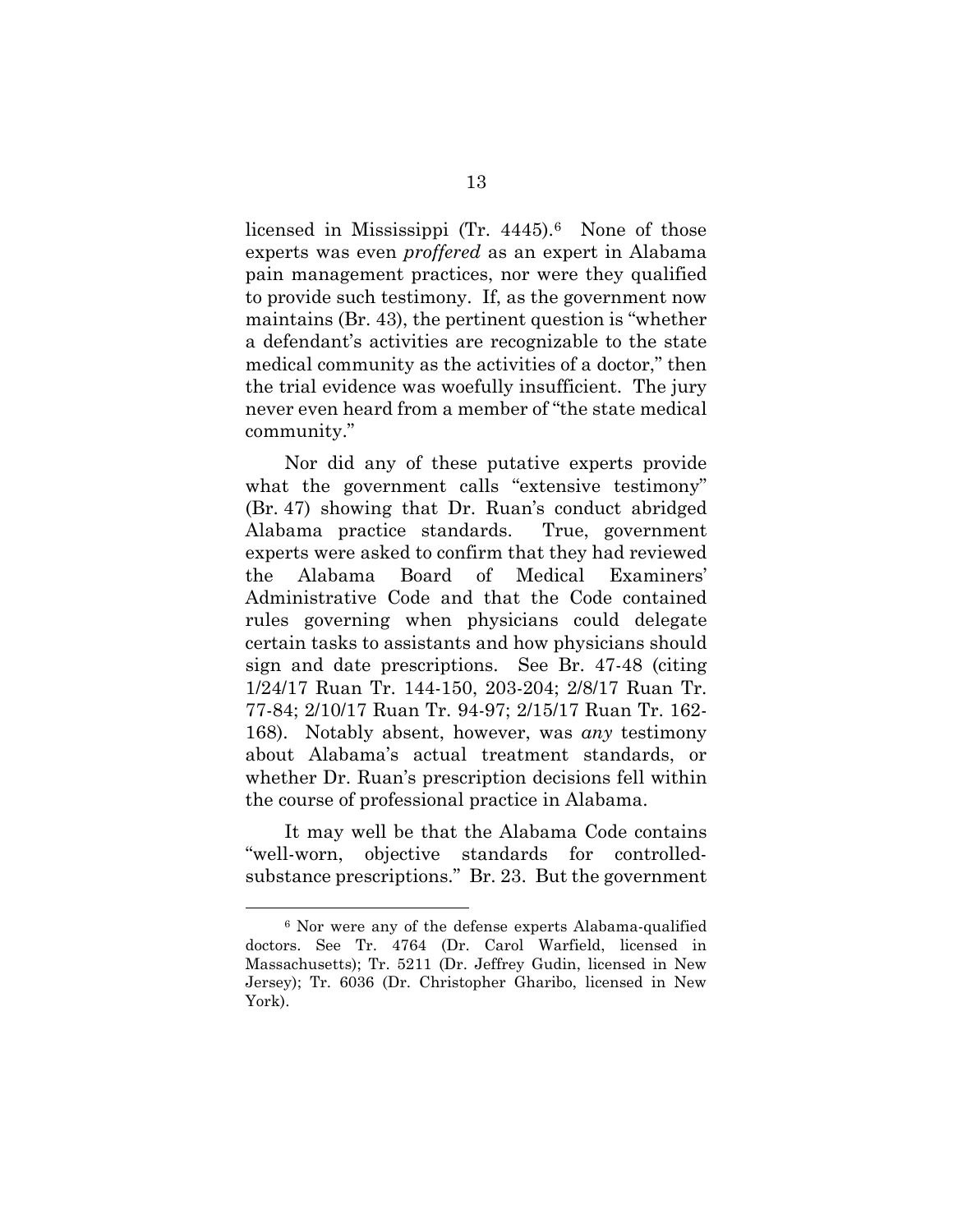offered no expert testimony—qualified or otherwise on the content of those standards, or whether Dr. Ruan's treatment choices complied with Alabama pain management practices.[7](#page-19-0) And while the government notes, generically, that some States require physicians to "participate in regular continuing education on the responsible prescribing of controlled substances," Br*.* 23-24, the government is unable to identify any trial testimony concerning *Alabama's* continuing education requirements, or whether Dr. Ruan attended (or failed to attend) such courses.

In short, the government is hoist with its own petard. Having insisted at trial that there is a *national* standard for pain management, the government is bereft of proof meeting the Alabamalaw standard it now advances. Indeed, at trial the prosecutors *objected* to defense counsel's suggestion that the Alabama Medical Board's rules "would be a good place for a doctor in Alabama to look." Tr. 829 (objecting "to that line of questioning, because it is the federal rules that they are operating under for the DEA license and the DEA prescribing of controlled substances"); see also *ibid.* ("[A]gain we object. They

<span id="page-19-0"></span><sup>7</sup> To the extent that the government now attempts to point to *defense* experts' testimony concerning Alabama's standards, this testimony (which did not come from Alabama-licensed physicians and did not purport to establish the Alabama standards for professional practice) explained that Dr. Ruan's prescription decisions *complied* with Alabama's rules. See, *e.g.,*  Tr. 5245, 5282 (Dr. Gudin) (confirming that he reviewed the Alabama Board of Medical Examiners' Administrative Code and opining that Dr. Ruan's prescription decisions were appropriate, in the course of professional medical practice, and made for a legitimate medical purpose); Tr. 6042-6056 (Dr. Gharibo) (same).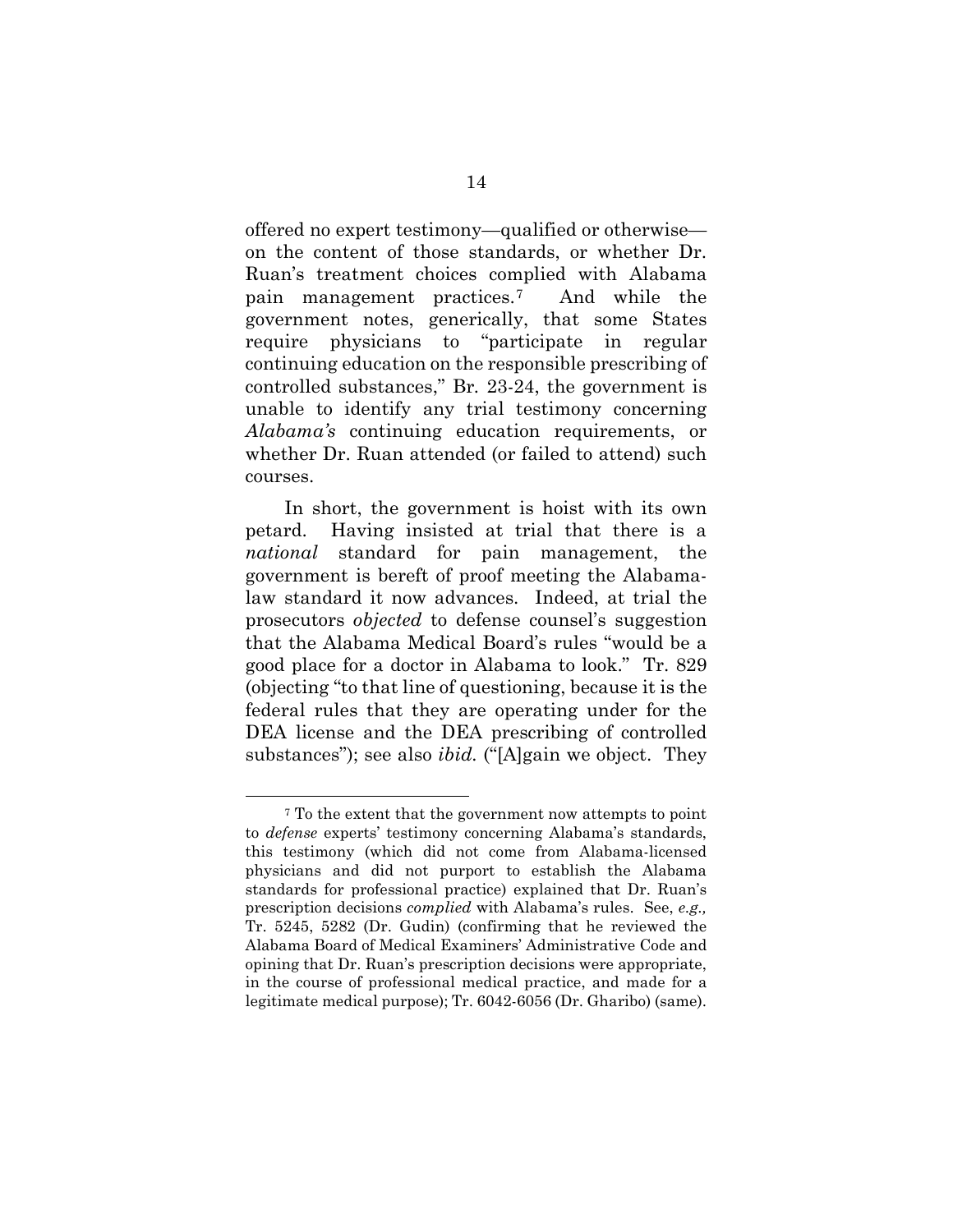are not charged with violating any of the rules of the Alabama Board. They are charged with violating criminal violations of the United States."). Because there is insufficient evidence regarding Petitioner's compliance with Alabama medical standards, the court of appeals should be directed to dismiss the case on remand.[8](#page-20-2)

### <span id="page-20-0"></span>**B. At A Minimum, The Court Should Remand For A New Trial At Which The Correct Good Faith Instruction Will Be Given.**

In the event this Court declines to direct the court of appeals to dismiss (or to consider dismissal) on remand, it should order the court of appeals to require a new trial on all charges. At that new trial, the jury should be instructed that Dr. Ruan may not be convicted under Section 841(a)(1) unless his prescriptions lacked a medical purpose.

1. The government opposes our "medical purpose" test because, in its view, the "knowing or intentional" requirement in Section 841(a)(1) applies only to the act of *prescribing*, and not to the opening clause "[e]xcept as authorized by this subchapter." That is untenable. Even when a statute is otherwise unclear, this Court ordinarily applies the statutory *mens rea* to "each of the statutory elements that criminalize otherwise innocent conduct." *Rehaif* v. *United States*, 139 S. Ct. 2191, 2195, 2197 (2019). In

<span id="page-20-2"></span><span id="page-20-1"></span><sup>8</sup> As with the question of harmless error, see *supra* pp. 7- 11, the Court may wish to leave the sufficiency question to the Eleventh Circuit in the first instance. If the Court takes that route, the court of appeals should be directed, if it declines to dismiss, to order a new trial on all counts under the correct good faith standard.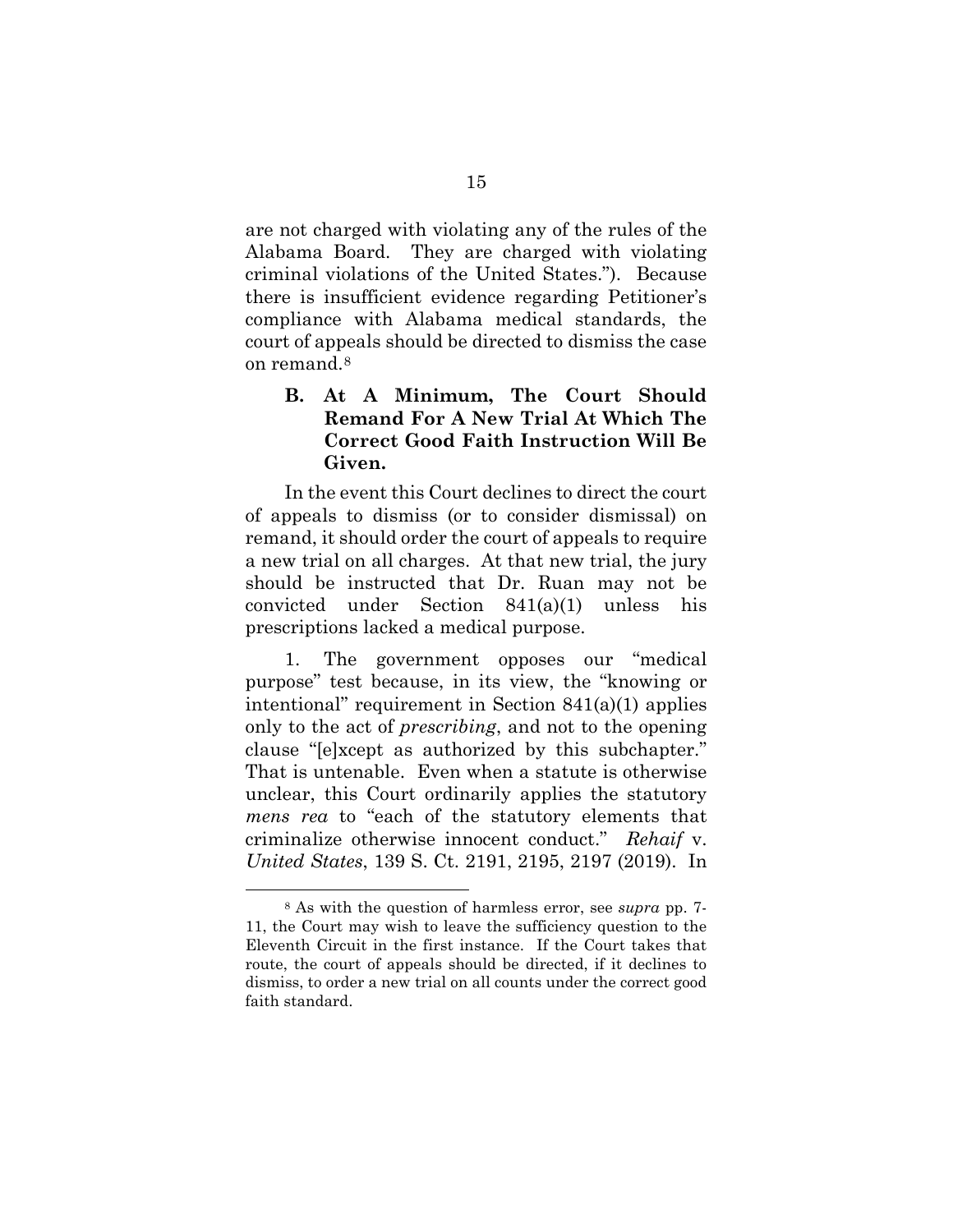physician cases, culpability turns on whether prescribing was "authorized," and so a physiciandefendant must know the facts that make a prescription "[un]authorized." That is, she must know that her prescriptions lack a good faith medical purpose. See Pet. Br. 19-23.

<span id="page-21-2"></span>The government asserts (Br. 24-25, 34) that *United States* v. *Yermian*, 468 U.S. 63 (1984), counsels otherwise, but that case is readily distinguishable. *Yermian* held that a statutory *mens rea* requirement did not extend to an antecedent *jurisdictional* element. *Id.* at 69-70. But for several reasons, that holding does not apply to Section 841(a)(1).

First, there is the strong background presumption of scienter for *non-jurisdictional* elements, requiring a "plain<sup>[]</sup> indicat<sup>[ion]"</sup> that Congress intends otherwise. Pet. Br. 18 (collecting cases). For jurisdictional elements like that in *Yermian*, "the default rule flips" because Congress views such elements as "distinct from, and subject to a different rule than, the elements describing the substantive offense." *Luna Torres* v. *Lynch*, 578 U.S. 452, 468 (2016). Lack of authorization under Section 841(a)(1) doesn't just "describ<sup>[e]</sup> the substantive offense" in physician prosecutions—it is the *only* element that separates culpable from innocent conduct. See Chamber of Commerce Amicus Br. 5-6.

<span id="page-21-1"></span><span id="page-21-0"></span>Second, the government fails to address the structural features of the CSA that confirm that "knowing or intentional" applies to the "except as authorized" element. See Pet. Br. 23-24; *United States Nat'l Bank of Or.* v. *Independent Ins. Agents of Am., Inc.*, 508 U.S. 439, 455 (1993) ("Statutory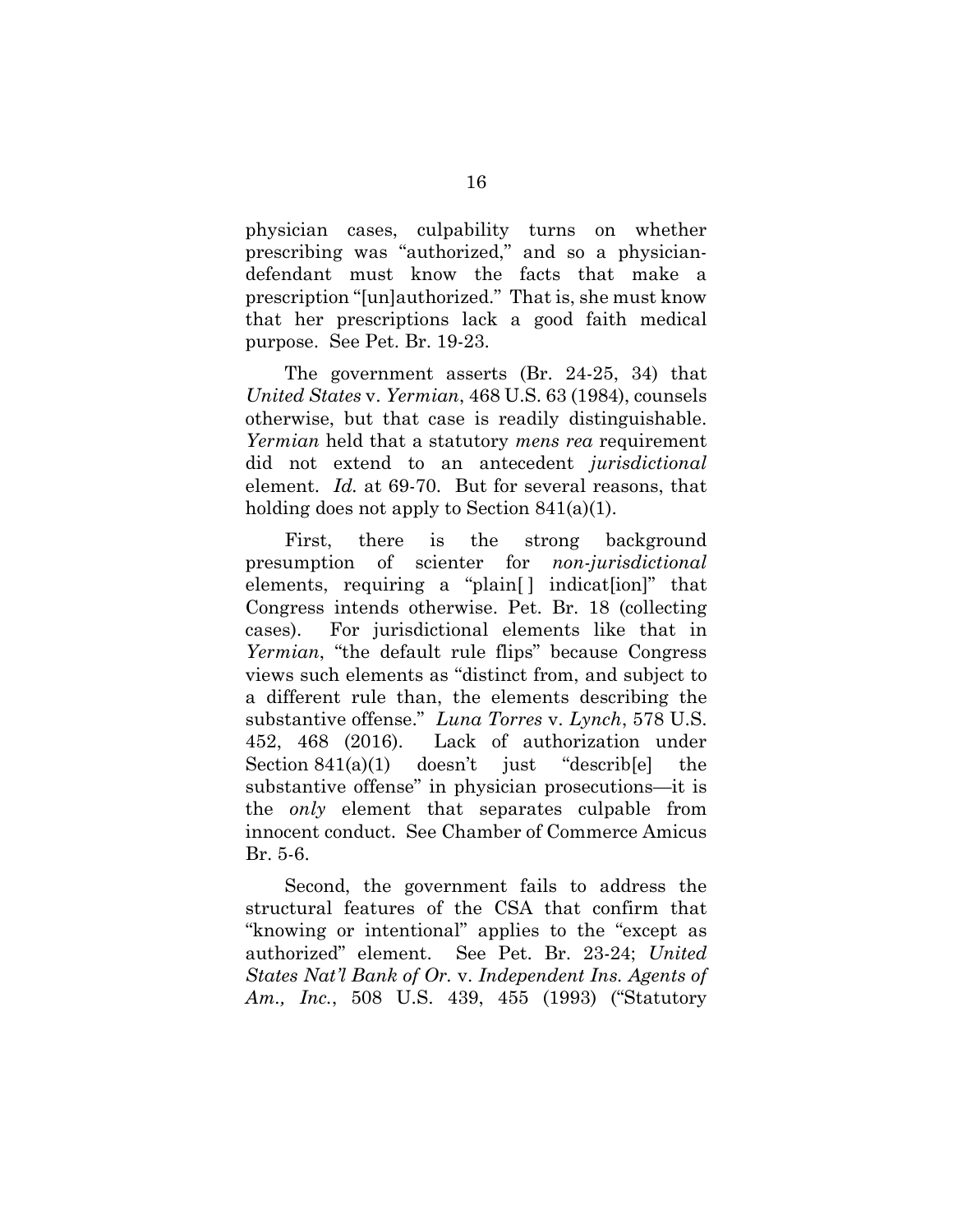<span id="page-22-1"></span>construction 'is a holistic endeavor,' and, at a minimum, must account for a statute's full text, language as well as punctuation, structure, and subject matter." (quoting *United Sav. Ass'n of Tex.* v. *Timbers of Inwood Forest Assocs., Ltd.*, 484 U.S. 365, 371 (1988)). Had the government reckoned with the text as a whole, it could not have come up with its "objective honesty" standard. For example, the government says that the failure to keep up with the latest professional developments may convert mere negligence into something worthy of felony conviction. But that "educate thyself" standard for felony liability is hard to square with 21 U.S.C.  $\S 842(a)(17)$ , which requires "registered manufacturer[s] [and] distributor[s] of opioids" to "review the most recent information made . . . available by the Attorney General," punishing the "knowing[ ]" failure to review that information merely with a criminal fine "not to exceed \$500,000." *Id.* § 842(c)(2)(A), (D).

<span id="page-22-5"></span><span id="page-22-4"></span><span id="page-22-3"></span><span id="page-22-2"></span><span id="page-22-0"></span>Finally, even if the analysis in *Yermian* were otherwise applicable, the absurdity of the consequences would refute it. After all, if "knowingly or intentionally" applied only to the verbs "manufacture, distribute, or dispense," the only doctors who could be exonerated would be those who prescribed medicine in their sleep. Pet. Br. 20. See *United States* v. *X-Citement Video, Inc.*, 513 U.S. 64, 69 (1994) (rejecting grammatically sounder construction that produced "positively absurd" results in favor of interpretation that extended *mens rea*  across statutory subsections and to entirely separate clauses); see also *Green* v. *Bock Laundry Mach. Co.*, 490 U.S. 504, 527-529 (1989) (Scalia, J., concurring in the judgment) (applying absurdity canon).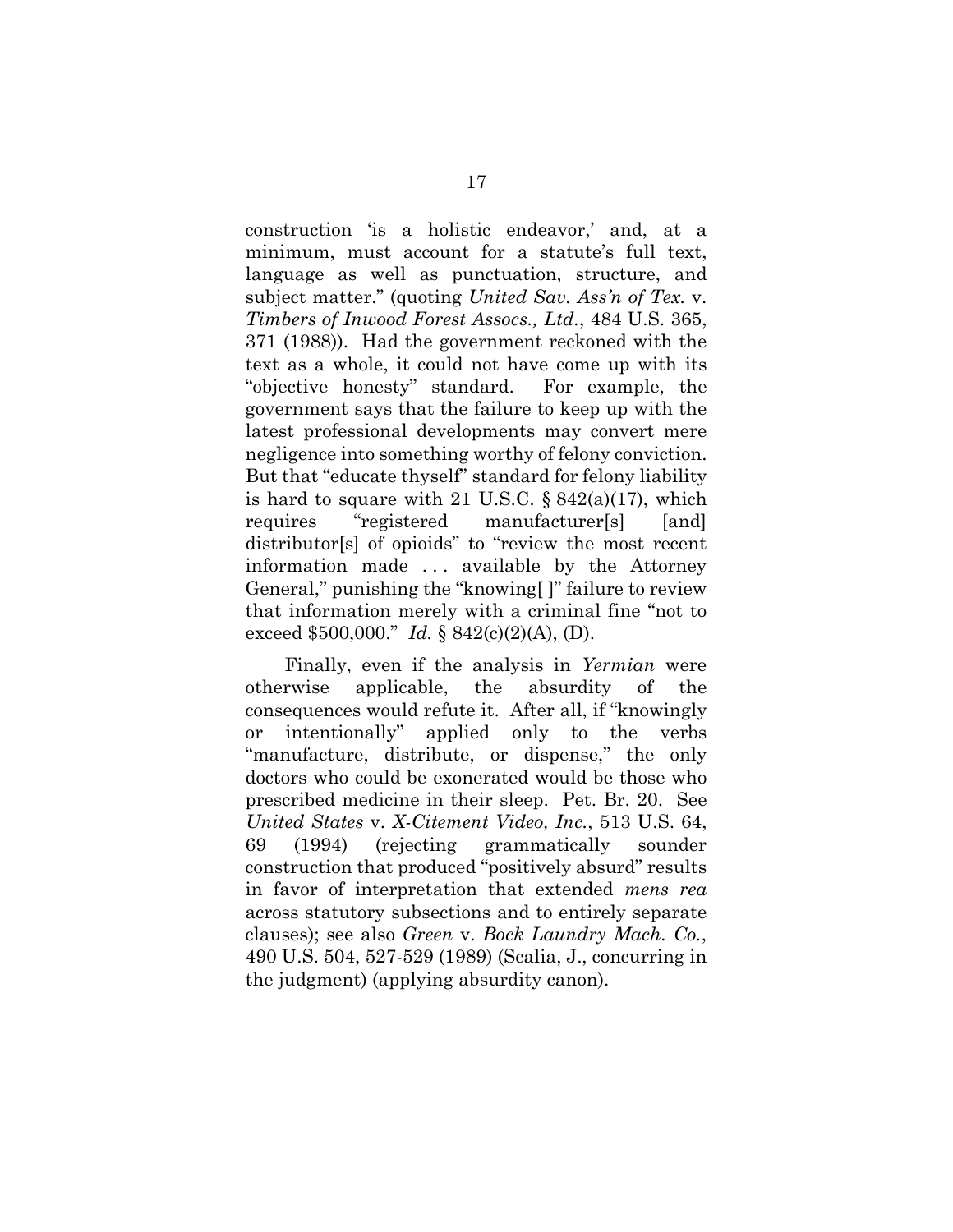2. In opposing the "medical purpose" test, the government also misapprehends the relevant statutory history.

<span id="page-23-3"></span><span id="page-23-1"></span>Section 841 was enacted against the background of its antecedent Harrison Act provision, Section 2(a), 38 Stat. 785, which employed "course of his professional practice" language similar to that found throughout the CSA—language construed by this Court to require a robust good faith instruction. See Pet. Br. 26-27. See also *Taggart* v. *Lorenzen*, 139 S. Ct. 1795, 1801 (2019) ("When a statutory term is obviously transplanted from another legal source, it brings the old soil with it." (cleaned up)). As we explained in our opening brief (at 27), the Court's construction of the Harrison Act in *Linder* v. *United States*, 268 U.S. 5 (1925), is especially compelling. There, the Court held insufficient an indictment that "d[id] not question the doctor's good faith nor the wisdom or propriety of his action according to medical standards"; that did not "allege that he dispensed the drugs otherwise than to a patient in the course of his professional practice or for other than medical purposes" and that "indicate[d] no conscious design to violate the law." *Id.* at 17; Pet. Br. 27.

<span id="page-23-2"></span><span id="page-23-0"></span>Not surprisingly, the government has little to say about *Linder*. It relies, instead, on *United States* v. *Behrman*, but that case is cold comfort. For one thing, the dispute in *Behrman* involved the quite distinct question whether courts could rule entire practices (there, prescribing to addicts) outside the bounds of "the regular course of practice," see 258 U.S. 280, 287, 289 (1922); see also CATO Institute Amicus Br. 4-8. For another, Justice Holmes' dissent in that case, joined by Justices Brandeis and McReynolds, carried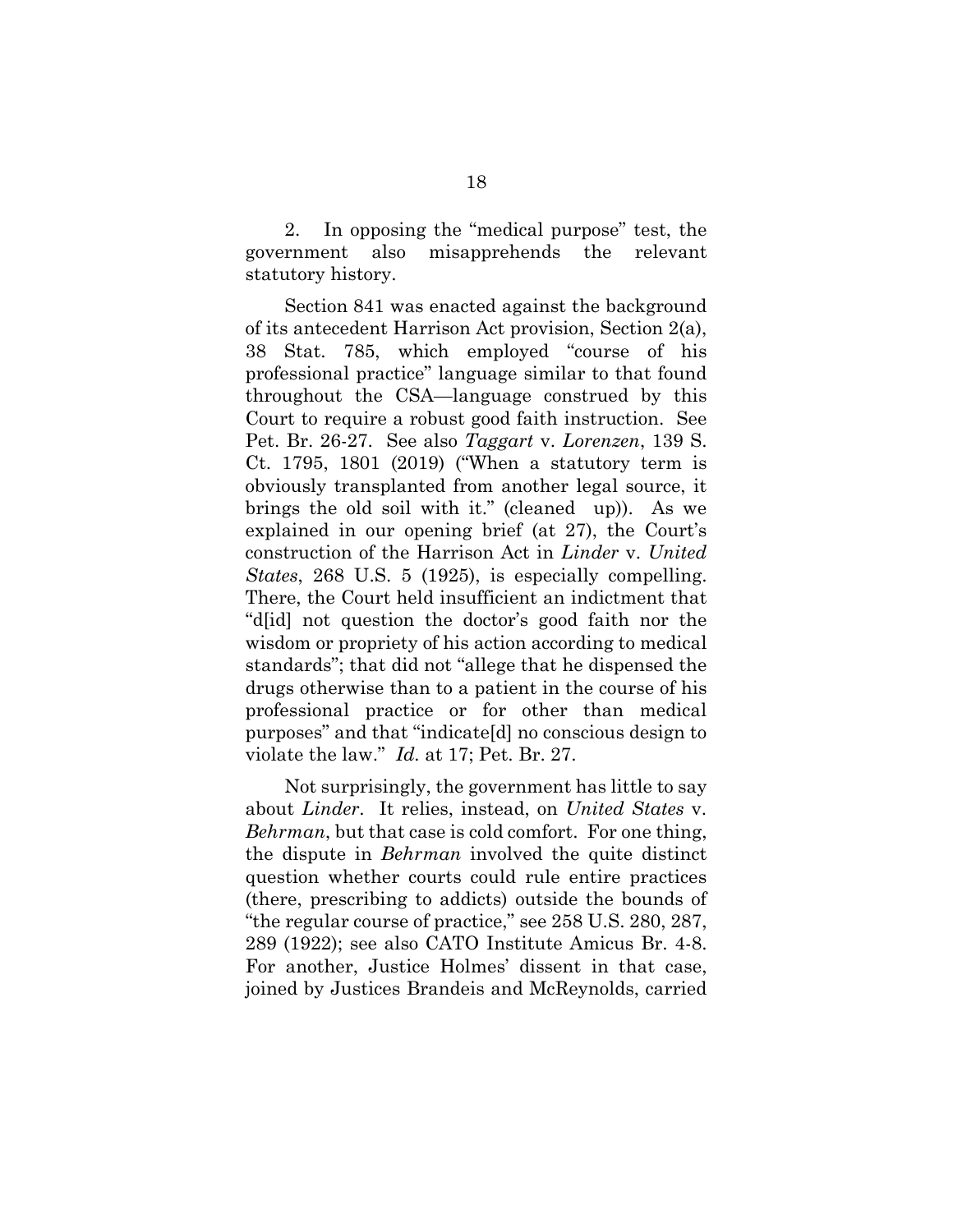<span id="page-24-2"></span><span id="page-24-1"></span>the day only three years later in *Linder*. See *Behrman*, 258 U.S. at 290 (Holmes, J., dissenting) (it is "wrong to construe the statute as creating a crime . . . without a word of warning" by criminalizing prescriptions—"however foolish"—"given honestly in the course of a doctor's practice").

<span id="page-24-0"></span>As for *Jin Fuey Moy* v. *United States*, the government quotes (Br. 31) the part of one sentence that it likes—*i.e*., the Harrison Act was intended to confine doctors "strictly within the appropriate bounds of a physician's professional practice"—but omits the rest of the sentence: ". . . and not to extend it to include a sale to a dealer or a distribution *intended to cater to the appetite or satisfy the craving of one addicted* to the use of the drug." 254 U.S. 189, 194 (1920) (emphasis added). "A 'prescription' issued for either of the latter *purposes*"—*i.e.*, *intentionally*  catering to drug addiction—is what the CSA forbids, said the Court. *Ibid*. (emphasis added). The Court then enumerated objective indicia by which "the jury might find" that the defendant prescribed for such an unlawful "purpose." *Id.* at 193. That is precisely the role our "medical purpose" test would reserve for juries.

3. As between the "medical purpose" standard that we endorse and the "objective honest effort" standard proffered by the government, only the former comports with the role of lay juries in assessing the guilt of a prescribing physician. Our standard requires the jury to consider circumstantial evidence bearing on whether the doctor lacked a good faith medical purpose (and that his DEA authorization was thus a "[m]ere pretense," *Linder*, 268 U.S. at 18). That task is familiar to juries; "[i]nferring the existence or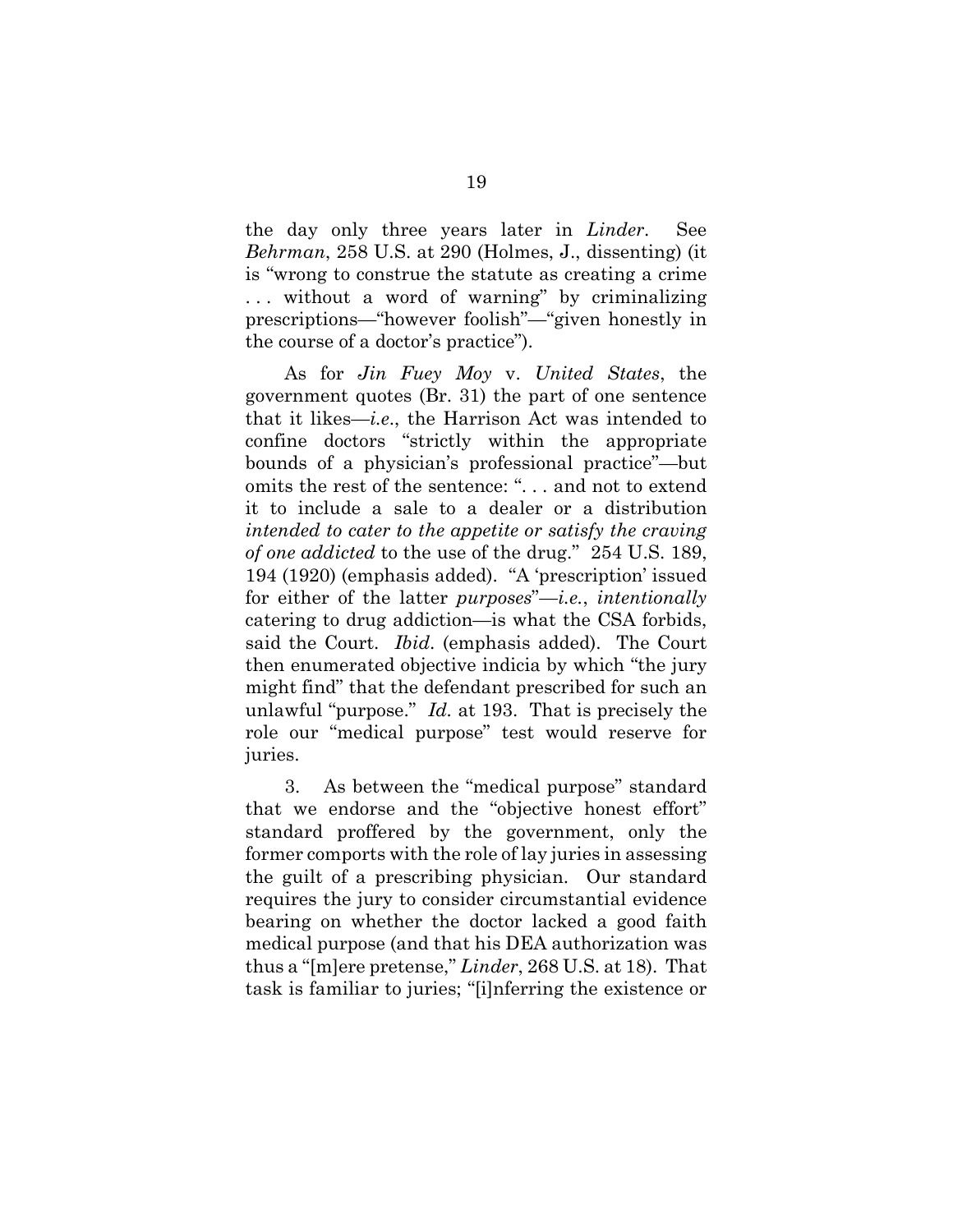<span id="page-25-0"></span>nonexistence of intent from objective facts and circumstances is a familiar process in our criminal justice system." *Oregon* v. *Kennedy*, 456 U.S. 667, 675  $(1982).9$ 

The government's standard, by contrast, takes juries onto treacherous terrain. A jury must first determine the metes and bounds of "accepted" "medical practice," Br. 17, on competing expert testimony. The very notion of "accepted medical practice" is fraught, especially in the area of pain management. See *infra* pp. 22-23 (discussing CDC revisions to its overzealously applied opioidprescribing guidelines). The jury must then decide whether the physician made an "objectively honest" attempt to comply with that nebulous standard, which it will be told is satisfied if the physician made a "reasonable attempt" to ascertain and comply with it. In sum: a physician's liberty is made to depend on a jury's definition of the bounds of "accepted practice" and its assessment whether the physician's conduct was "reasonable." Such complex, inexact, and unpredictable judgments should not spell the difference between simple malpractice (or less) and decades in prison (or more).

<span id="page-25-1"></span><sup>9</sup> In assessing this sort of circumstantial evidence of good faith, evidence of the "broader picture" (U.S. Br. 35) of a physician's practice is certainly relevant. Thus, the fact that Dr. Ruan's practice was concededly not a "pill mill," see Pet. App. 27a n.6, and that "[b]y and large, their patients were legitimate patients," Pet. App. 84a, bears on the question of good faith. In like fashion, testimony from the many patients who found Dr. Ruan's treatment exemplary should be permitted on remand. See Pet. Br. 9 n.3.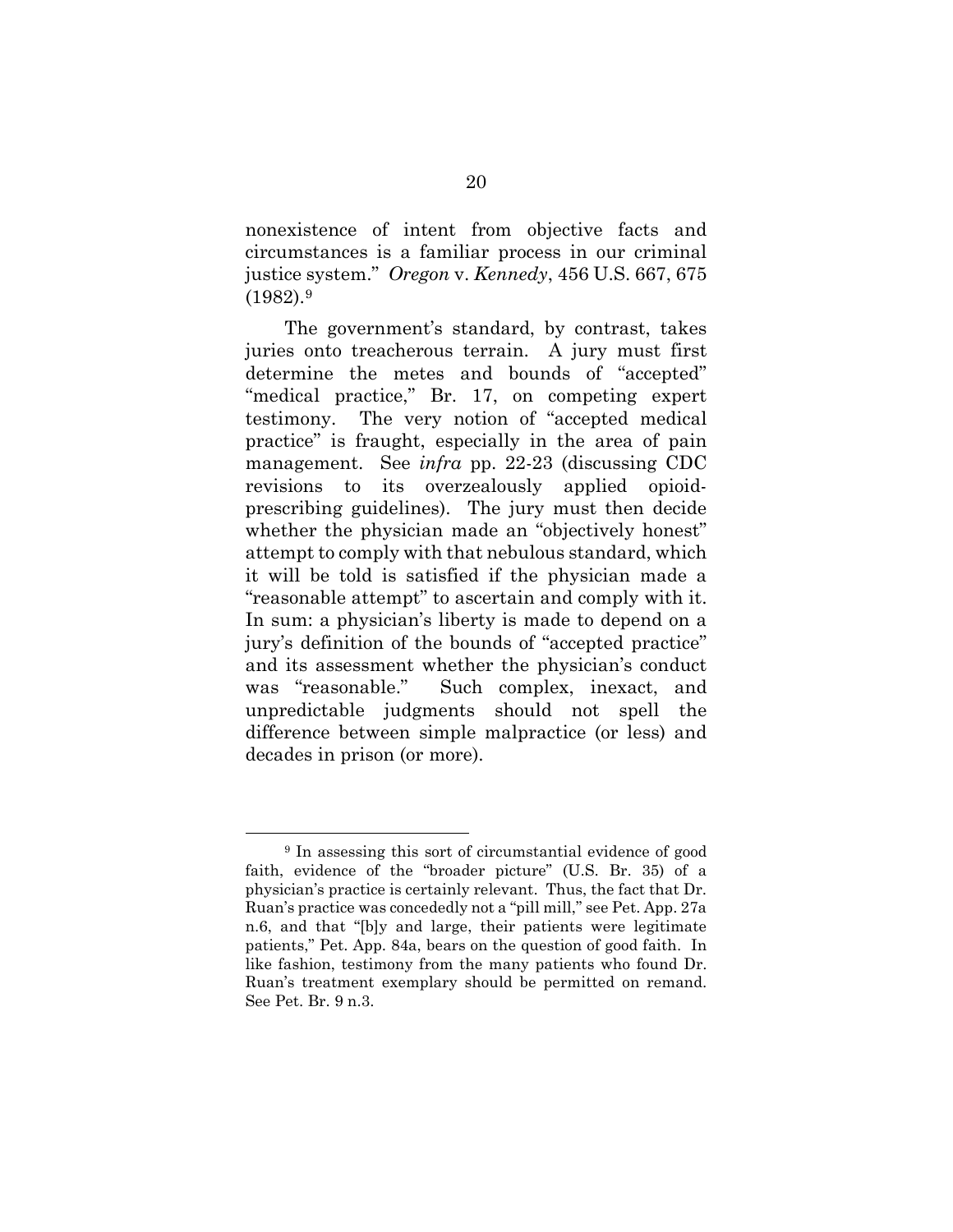Dr. Ruan's case illustrates the point. There can be no question that Dr. Ruan made an objectively reasonable attempt to *ascertain* the bounds of the practice of interventional pain medicine. At the time of Dr. Ruan's arrest he held eight active board certifications, and his numerous academic publications in the field still help define the everevolving practice of pain medicine. See, *e.g.*, Xiulu Ruan et al., *Revisiting Oxycodone Analgesia: A Review and Hypothesis*, 35 Anesthesiology Clinics 163 (2017); Paul J. Christo et al., *Urine Drug Testing in Chronic Pain*, 14 Pain Physician 123 (2011).

<span id="page-26-2"></span><span id="page-26-0"></span>Under the government's standard, the jury would be tasked with deciding whether Dr. Ruan made an "objectively reasonable honest effort" to comply with "accepted practice" (as defined by the jury). But the bounds of "accepted practice" are simply too dynamic and uncertain—especially at the cutting edge of practice—to anchor the *mens rea* element of a serious felony. Compare, *e.g.*, Tr. 753:11-16 (governmentexpert testimony that it was "outside the usual course of professional practice to prescribe [a patient] a Narcan [naloxone] injector"), with Draft CDC Clinical Practice Guideline for Prescribing Opioids–United States, 2022 (Draft CDC Guidelines) at 4 ("During ongoing opioid therapy" clinicians should "incorporate relevant strategies to mitigate risk, including offering naloxone.").

<span id="page-26-1"></span>4. The "medical purpose" standard is also best suited to the federalism concerns posed by Section  $841(a)(1)$  prosecutions of doctors. The government gives such concerns the back of the hand (Br. 40-41), contending that state regulatory interests will be fully vindicated by drawing the professional norms from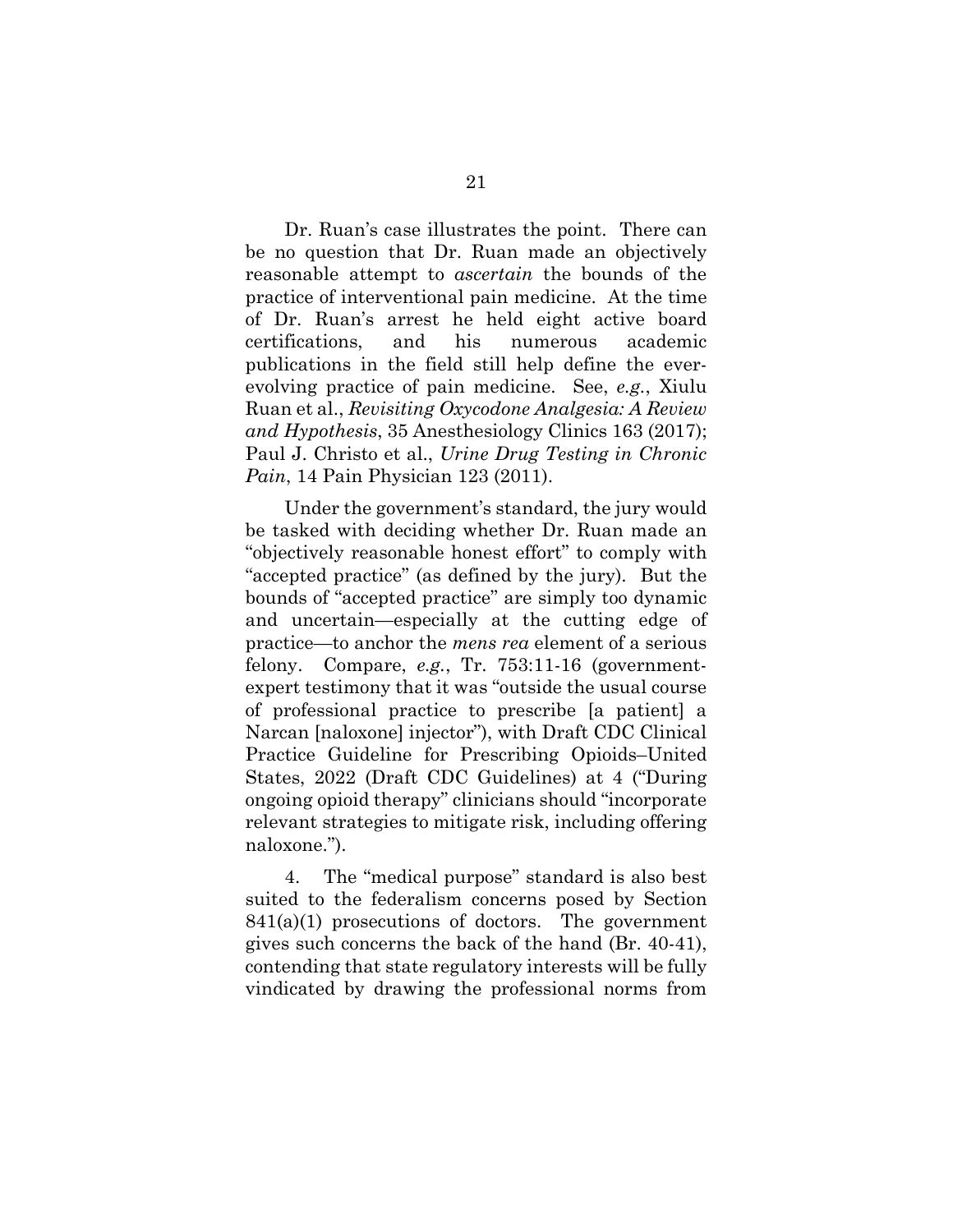the pertinent State's medical standards. That is a fairly rich suggestion in this case, given that the government advanced a *national* standard at trial. See Tr. 829:20-23 ("Your Honor, again we object. They are not charged with violating any of the rules of the Alabama Board. They are charged with violating criminal violations of the United States.")). In any event, it is not consistent with principles of federalism to borrow the State's professional norms, but then displace the State's system of penalties and enforcement with the blunt force of federal prosecution and hefty criminal sentences.

5. Our "medical purpose" standard is better calibrated to safeguard patient access to needed treatment. As the CDC recently recognized in revising its opioid-prescription guidelines, overzealous application of the prior guidelines "contributed to patient harm, including untreated and undertreated pain, serious withdrawal symptoms, worsening pain outcomes, psychological distress, overdose, and suicidal ideation and behavior." Draft CDC Guidelines at 12; see 87 Fed. Reg. 7838 (Feb. 10, 2022). There is a manifest need to avoid "overdeterrence," *United States* v. *United States Gypsum Co.*, 438 U.S. 422, 441 (1978), especially in the profession of pain management: "It is estimated that approximately 1 in 5 U.S. adults had chronic pain in 2019." Draft CDC Guidelines at 6.

<span id="page-27-2"></span><span id="page-27-1"></span><span id="page-27-0"></span>A "good faith medical purpose" standard balances concerns about overdeterrence against the need to deter physicians from abusing their prescription pads. By contrast, because of the uncertainty inherent in "accepted standards of practice," the government's "objective honesty" standard would chill the practice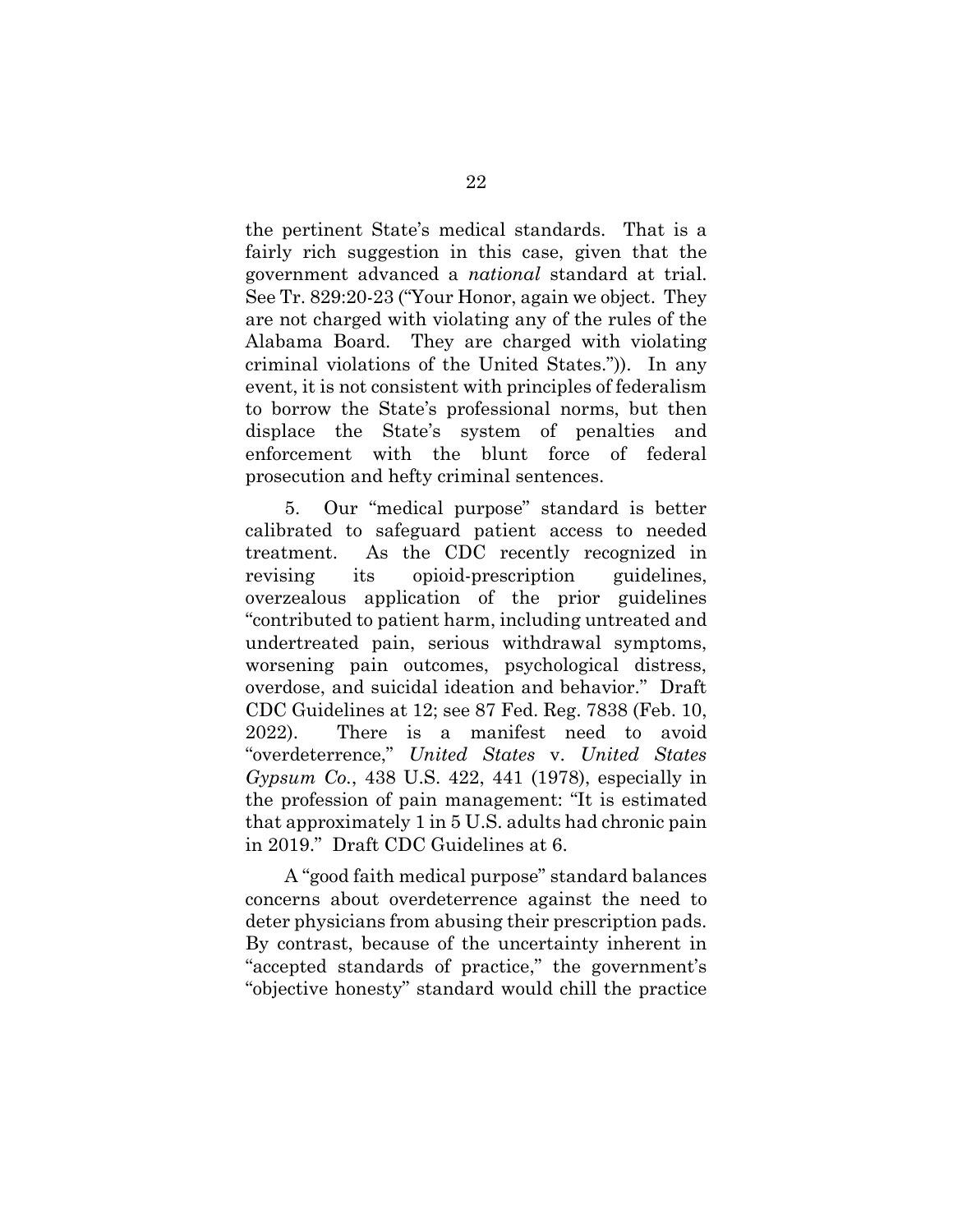of pain management—leading to needless suffering. The importance of case-by-case flexibility is precisely why the CDC found it necessary to issue the Draft CDC Guidelines. The Guidelines attempt to correct course by warning physicians "not [to] abandon patients" and to avoid "us[ing] this clinical practice guideline to set rigid standards related to dose or duration of opioid therapy." Draft CDC Guidelines at 114.

<span id="page-28-2"></span><span id="page-28-1"></span>6. Finally, the "medical purpose" test does not, as the government alleges, authorize every physician to be a profession unto himself. Juries can be trusted to disbelieve (and convict) doctors whose pretextual claims of sincere medical purpose run up against stronger evidence that they were everyday "drug deal[ers] and traffick[ers]." *Gonzales* v. *Oregon*, 546 U.S. 243, 269-270 (2006). In making such determinations, juries may look to all of the objective benchmarks touted by the government: is the prescription supported by the professional literature; did the physician conduct bona fide exams; are the patients' claims of pain contravened by evidence of drug-seeking behavior; etc. Juries make such scienter determinations in nearly every criminal case, and they do so based on circumstantial evidence of exactly the sort that the government identifies.

In short, the "medical purpose" standard permits juries to do their job. Petitioner's jury was not given that chance.

### <span id="page-28-0"></span>**CONCLUSION**

For the foregoing reasons, this Court should reverse the judgment of the court of appeals and remand with direction either to entertain dismissal of